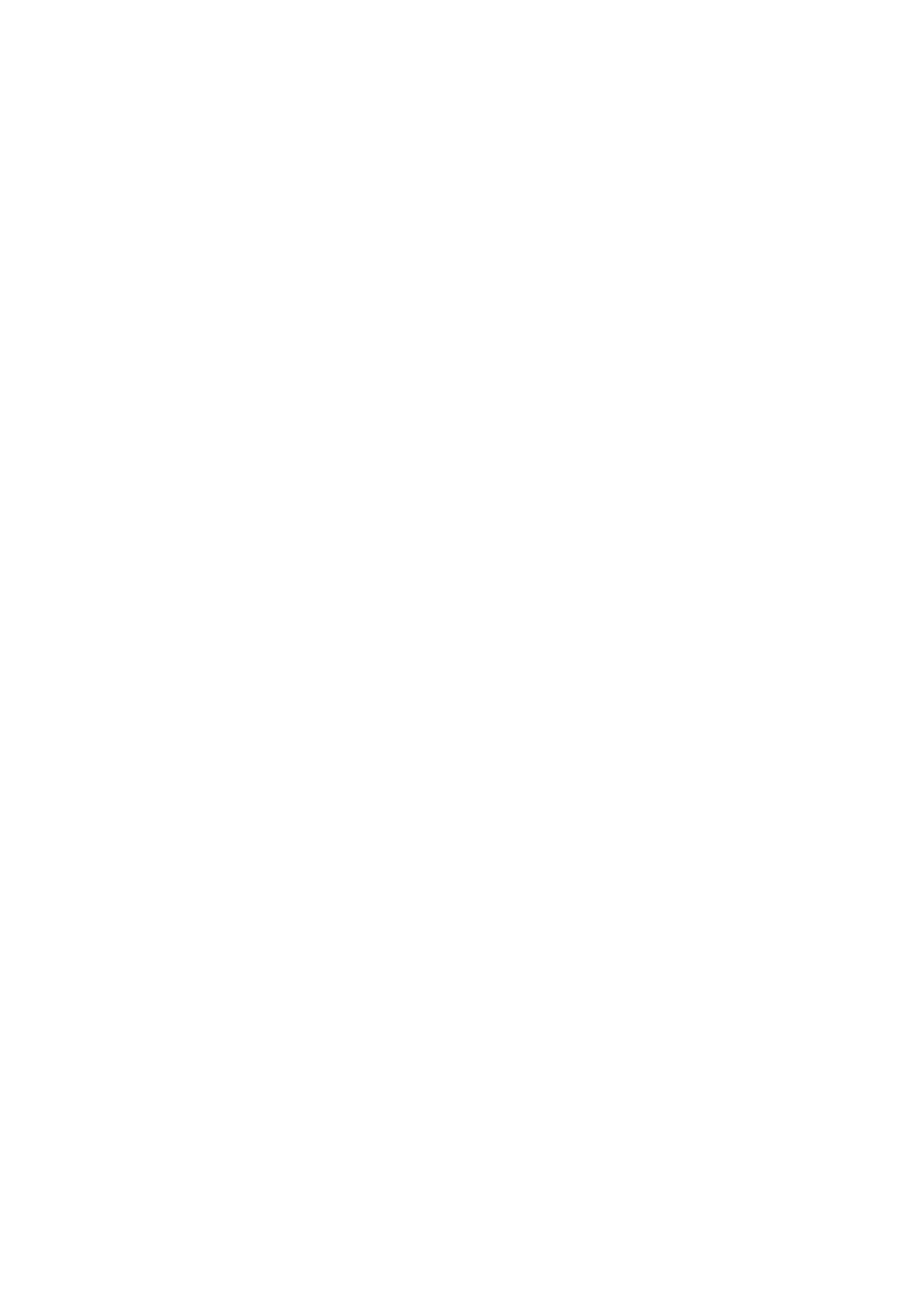# MODULE 06. Patent Information

# **OUTLINE**

# **LEARNING POINT 1: Understanding patent information**

- 1. Patent information & Patent documents
	- (1) Patent Information
	- (2) Patent documents
- 2. Advantages of patent information

### **LEARNING POINT 2: Type of patent information search**

- 1. State-of-the-art & Patentability search
	- (1) State‐of‐the‐art search
	- (2) Patentability search
- 2. Infringement search
- 3. Validity search
- 4. Index or name search

### **LEARNING POINT 3: Method of patent information search**

- 1. Types of patent information databases
	- (1) CD‐ROM
	- (2) Online databases
- 2. Selection of databases
- 3. Example of on-line databases search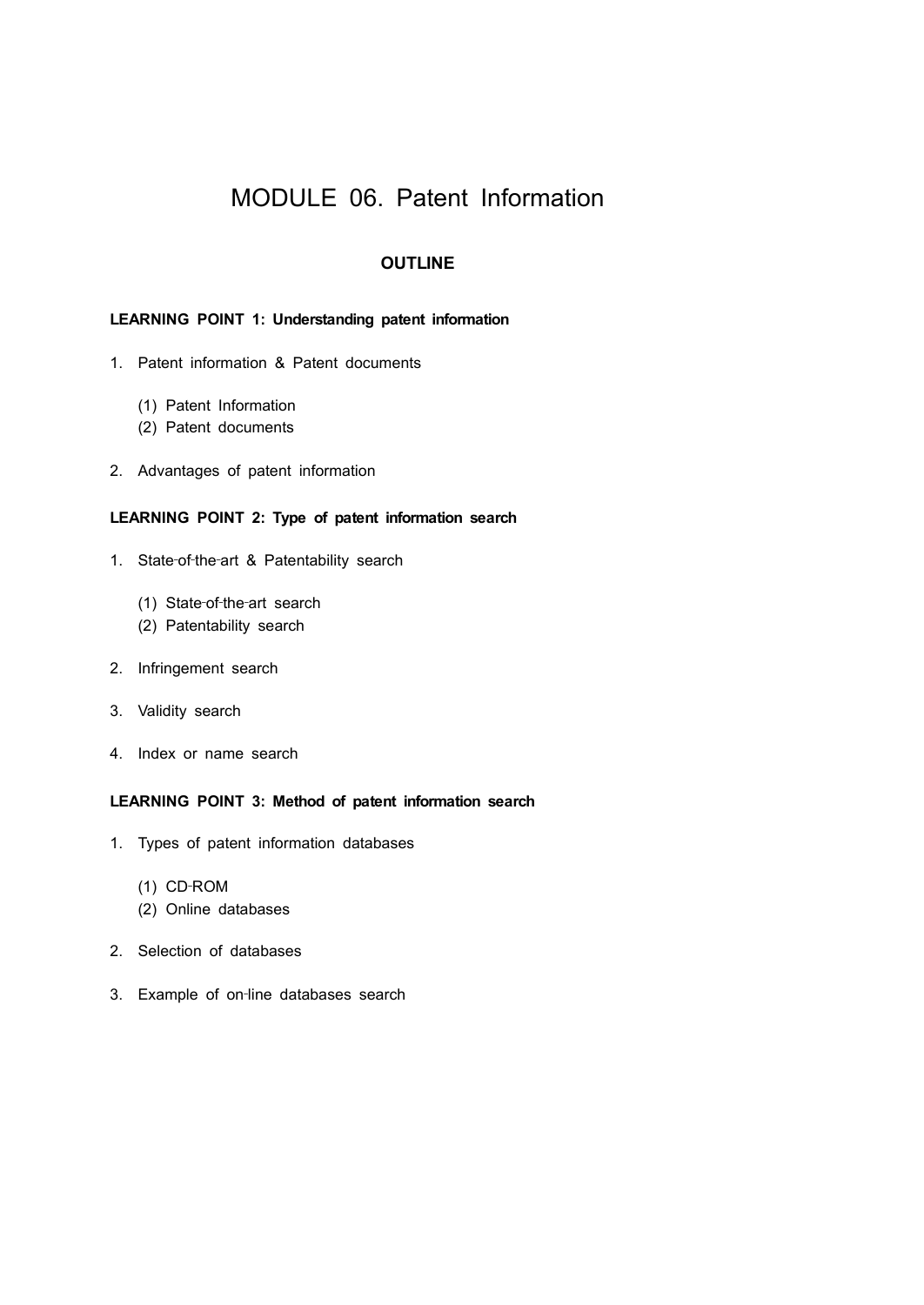- (1) How to access Full‐Text database
- (2) How to use a Quick Search page

### **LEARNING POINT 4: Strategic use of patent information**

- 1. In licensing
	- (1) 'Licensing in' technology
	- (2) 'Licensing out' technology
	- (3) 'Cross‐licensing'
- 2. In Mergers & Acquisitions
- 3. In Research & Development
- 4. In Human Resource Management

# **INTRODUCTION**

Even the latest gadgets get outdated in no time. Umpteen, new or improved models are constantly appearing on the market. Can something be really done to survive this fierce competition? In this module, we look at the role of patent information in protecting a business as well as in helping it to gain a competitive edge. In particular, we are going to deal with what is meant by patent information and why it is important and discuss how patent information may be used including searching patent information and strategically using the results of such a search.

# **LEARNING OBJECTIVES**

- 1. You understand the concept of patent information.
- 2. You understand how to strategically use patent information.
- 3. You understand where to obtain and how to search patent information.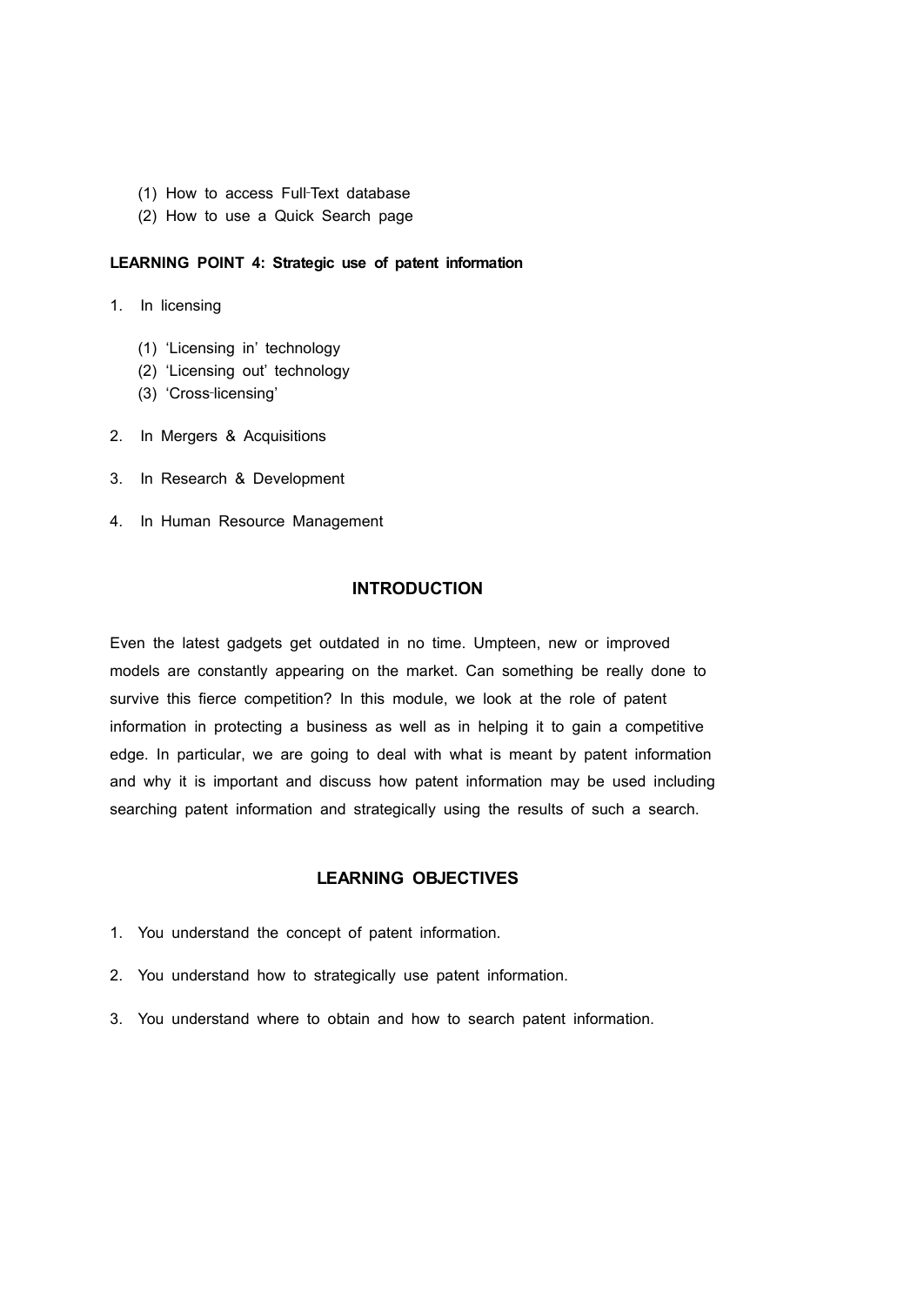# **LEARNING POINT 1: Understanding patent information**

#### **1. Patent information & Patent documents**

#### **(1) Patent Information**

It is the technical and legal information contained in patent documents that are published periodically by patent office. The phrase patent information refers to both granted patent and patent applications.

#### **(2) Patent documents**

- a. Patent documents include not only the content of published patent documents but also bibliographic and other information concerning patents for inventions, inventors' certificates, utility certificates and utility models.
- b. In most countries, a patent document is required to be in a standardized format.
	- Front page (including abstract)
		- The front page of patent document contains date of filing, priority date, information on the title of the invention, bibliographic data, such as the name and address of the applicant and inventor, and an abstract.

The abstract summarizes the invention covered by the patent document. The abstract has no legal importance. It is a technical summary that is not relevant for and, therefore, cannot be used to interpret the scope of protection of the invention by the patent in question.

- Written description

The description of an invention should disclose the invention clearly and precisely to enable a person skilled in the art to understand the claimed invention and the technical information contained in it. Preferably, it should be illustrated by examples to explain how to work or carry out the invention in practice so as to enable anyone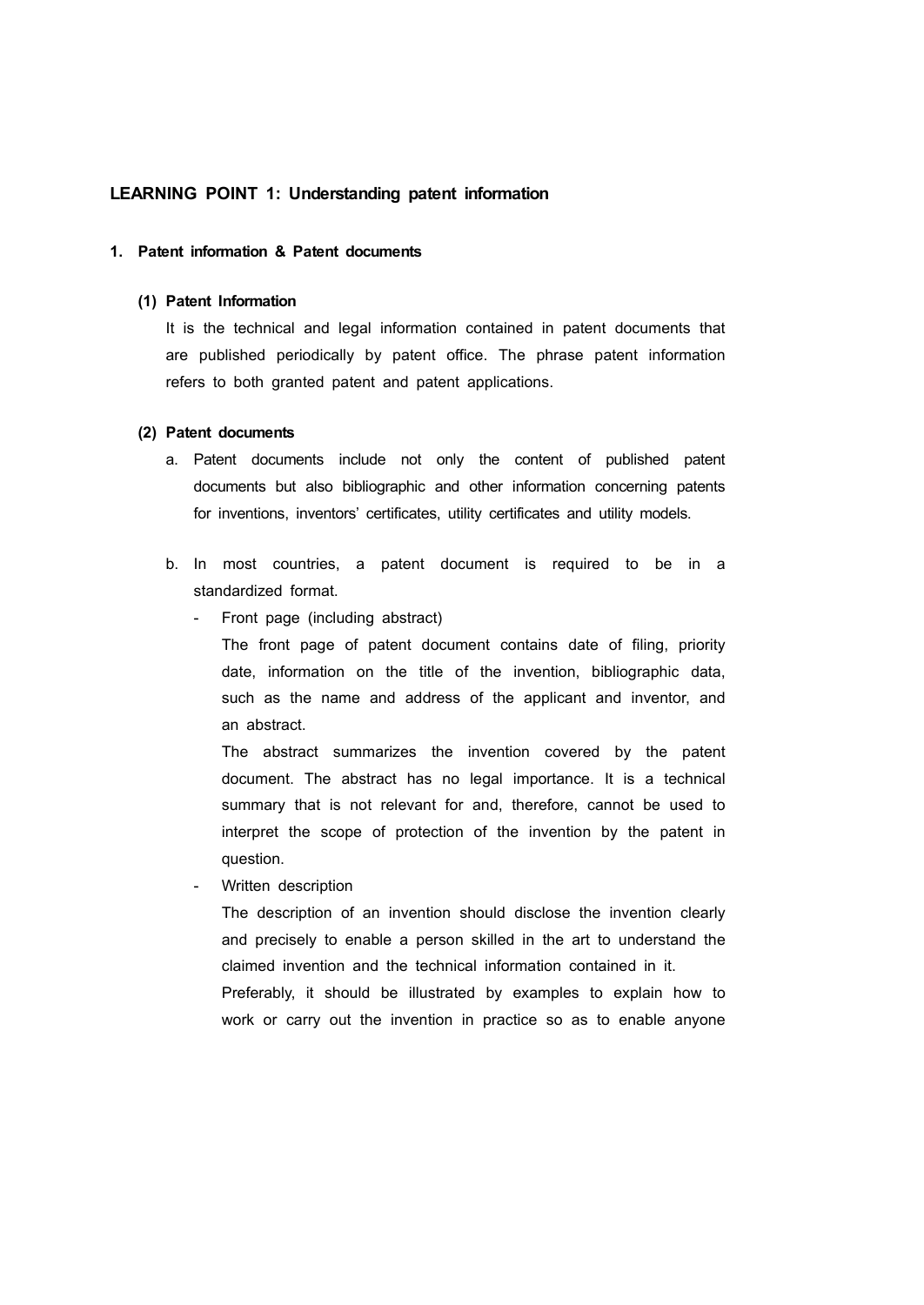skilled in the relevant technical field or "art" to do so likewise, without undue experimentation.

- Claims

The claims define the scope of legal protection. In patent litigation, interpreting claims is the first step in determining whether the patent is valid and whether the patent has been infringed.

Drawings (if necessary)

The drawings show technical details of the invention in an abstract and visual way. They help to explain some information, tool or result set out in the written description.

Drawings are not always a necessary part of the patent specification. If the invention is for a process or method of doing something, drawings usually are not required. If drawings are required, formal rules govern their acceptability.

#### **2. Advantages of patent information**

#### **(1) Up to date information**

In most countries, a patent application is published 18 months after it is filed. There is therefore always a time lag between the invention and the publication of the patent application. Generally, however, patents are granted well before a patented product is introduced in the market. As such, the publication of a patent application, despite the time lag, is invariably the earliest point in time at which the relevant information becomes available to the public.

#### **(2) Uniform structure**

Patent documents have a relatively standardized format including an abstract, bibliographic information, a description of and, in most cases, also drawings illustrating the invention and full details of the applicant. Such uniform structure makes reading easier.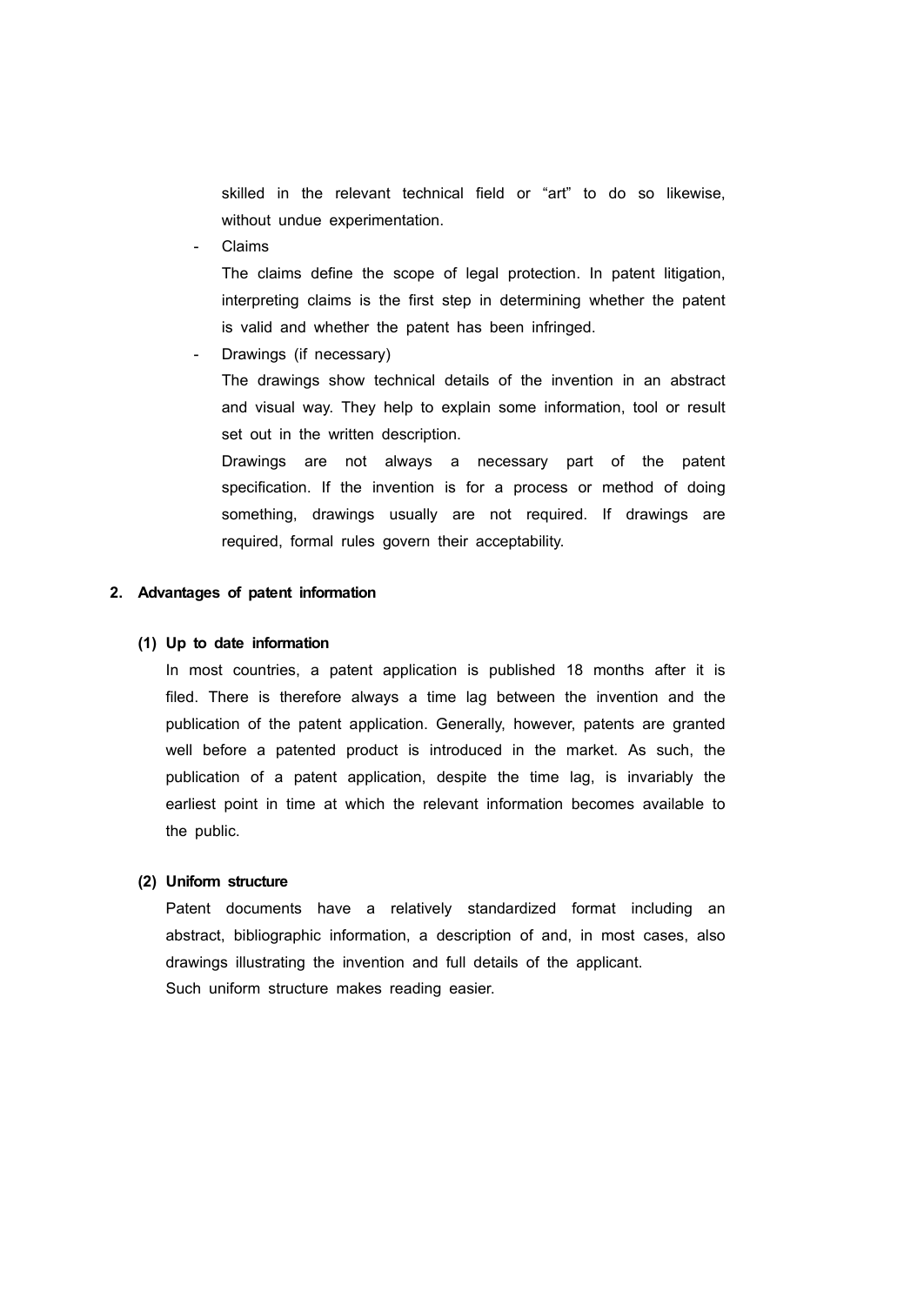### **(3) Detailed description**

As the invention has to be disclosed in a manner that is sufficiently clear and complete for it to be carried out by a person skilled in the relevant art, the background, description and drawings provide much more detailed information about a technology than any other type of scientific or technical publication.

#### **(4) Unique source of information**

It is estimated that some 70% of the information disclosed in patent documents have never been published anywhere else. It is also growing in size every day. To date, some 50 million patent documents have been published worldwide in every technical field with about two million more documents added each year.

# **(5) Well organized information**

For easier search and retrieval of patent documents, they are classified in accordance with an internationally accepted classification system called the International Patent Classification (IPC)

| More References 1-1: IPC (International Patent Classification)                                                                                                                                                                                                                                                                                                                                                                                           |
|----------------------------------------------------------------------------------------------------------------------------------------------------------------------------------------------------------------------------------------------------------------------------------------------------------------------------------------------------------------------------------------------------------------------------------------------------------|
| 1. Definition                                                                                                                                                                                                                                                                                                                                                                                                                                            |
| The IPC is a hierarchical system of classifying technology by dividing<br>them into a range of sections, classes, subclasses and groups.                                                                                                                                                                                                                                                                                                                 |
| 2. Principle of classifying                                                                                                                                                                                                                                                                                                                                                                                                                              |
| The IPC employs the principle of classifying inventions according to their<br>intrinsic nature (the "function-oriented" principle), rather than their possible<br>"applications". Still, the IPC contains both function-oriented places and<br>application places and is a combined function/application classification<br>system in which the function takes precedence.<br>An illustration of a complete classification symbol of IPC is shown below : |
| B<br>1<br>21<br>$\prime$<br>A<br>08                                                                                                                                                                                                                                                                                                                                                                                                                      |
|                                                                                                                                                                                                                                                                                                                                                                                                                                                          |
| Section<br>Class<br>Subclass<br>Main group Sub group                                                                                                                                                                                                                                                                                                                                                                                                     |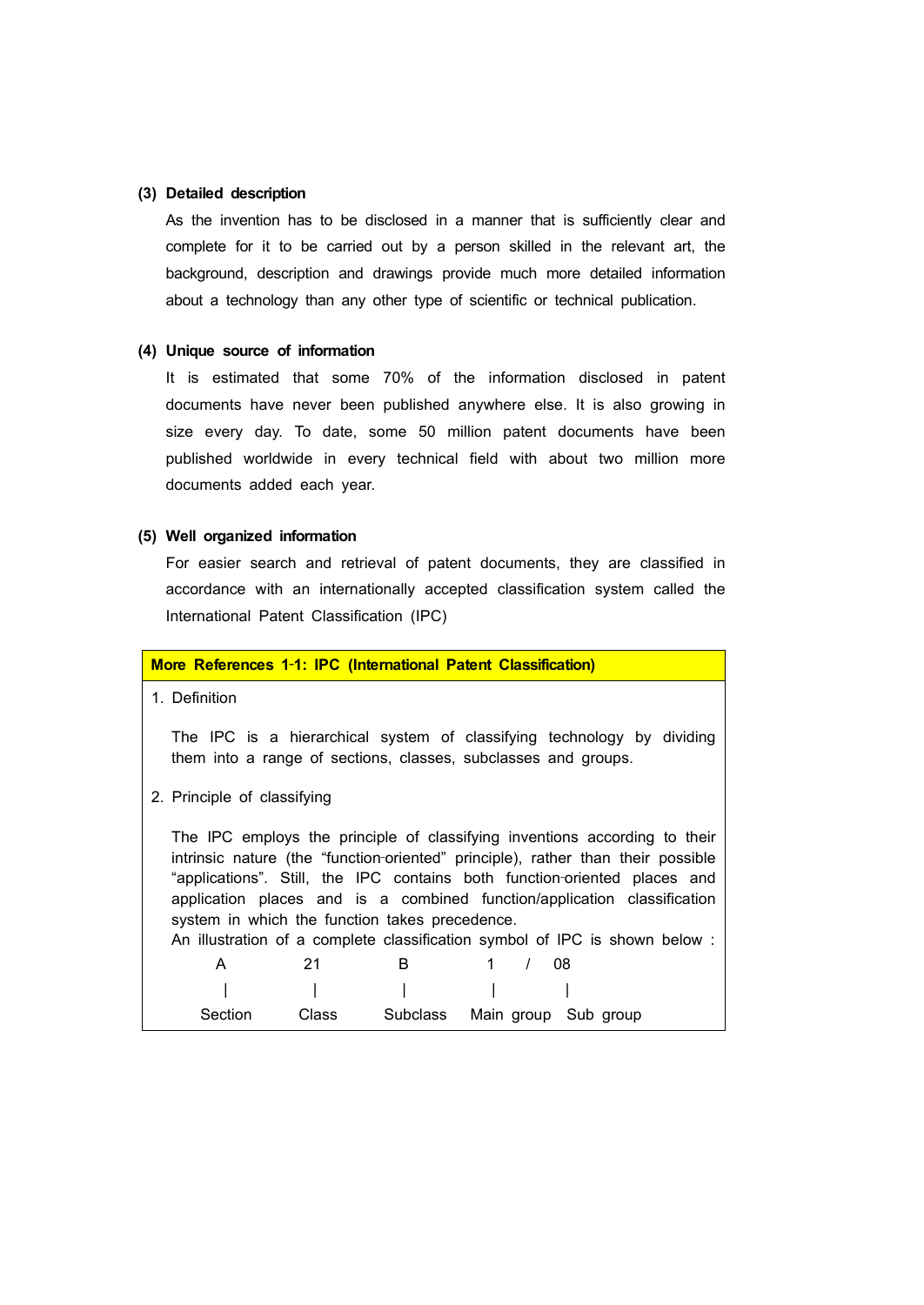The classification scheme containing about 70,000 classification symbols is arranged in a hierarchical, tree‐like structure.

- (1) Section: The lowest hierarchical levels are the eight sections of the IPC corresponding to very broad technical fields. (Section A=Human Necessities)
- (2) Class: Sections are subdivided into 120 classes in the eighth edition of the IPC. (Class A 21=Baking; Edible dough)
- (3) Subclass: Classes are further subdivided into more than 600 subclasses. (Subclass A 21 B=Bakers' ovens; Machines or equipment for baking)
- (4) Main group: Main group symbols always end with "/00". (Main group A 21 B 1/00 = Bakers' ovens)
- (5) Sub group: The hierarchy of the subgroups under main groups is designated by dots preceding the titles of the entries.

Main group A 21 B 1/00 ("Bakers' oven") is divided into 19 subgroups, the first four of which are the following:

A 21 B 1/02 . characterized by the heating arrangements A 21 B 1/04 .. Ovens heated by fire before baking only A 21 B 1/06 .. Ovens heated by radiators A 21 B 1/08 ... by steam-heated radiators

As can be seen from the above example, not all the subgroups are on the same hierarchical level; the highest are preceded by one dot, the lower-according to their level-by two, three, four or more dots.

#### **(6) Quick and easy access**

Patent information may be stored in a variety of information carriers like paper, microfiches, CD-ROM and on-line databases. On-line searching has facilitated quicker, cheaper, and more convenient access to patent information than the conventional manual or CD‐ROM based searching method.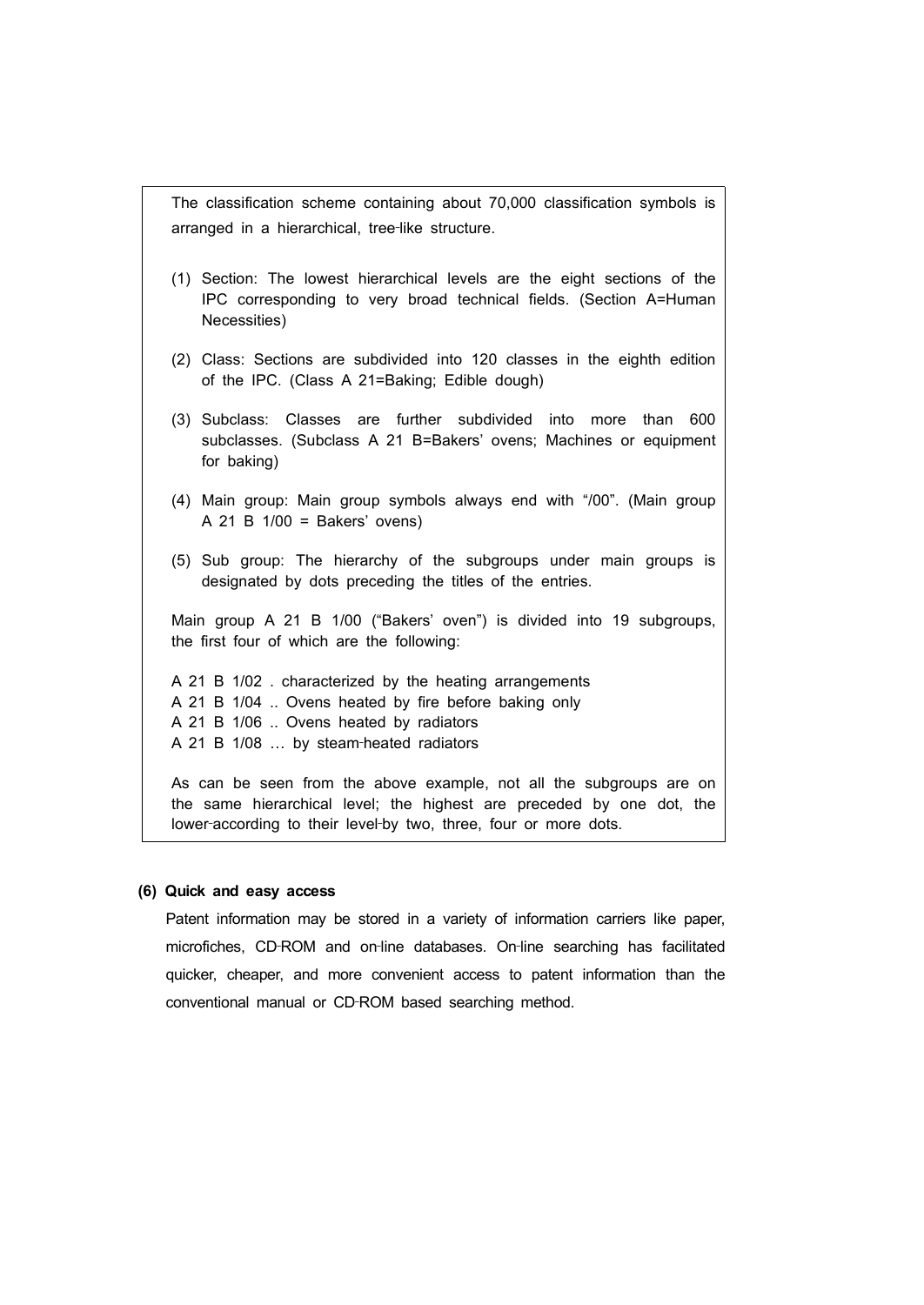### **(7) Wide fields of technology**

While not all inventions are patented, for some inventions may be protected by trade secrets rather than by patents, inventions protected by patents cover virtually every field of technology from the simplest to the most complex.

As such, patents provide information on every sphere of scientific and technological activity.

#### **(8) Citations Intelligence**

Citations on the patent document are information of prior art cited by examiners or applicants. The examiner cites References which contain relevant prior art to judge the patentability during the patent prosecution.

US patents provide the citations on the front page of the publication and the EPO and PCT documents provide them as part of the Search Report. An applicant may also give References to other patents and to journal articles in the description of an application. Citations are an important tool for analyzing the research and development activities and the technical trend of competitors.

### **More References 1**‐**2: Patent Family**

#### 1. Definition

When an applicant seeks to patent an invention in multiple countries, then all such patent applications and the subsequent publications that relate to the same invention are collectively called a patent family. There are at least three ways of defining a patent family:

- (1) All the patent documents which are directly or indirectly linked via a priority document belong to the same patent family.
- (2) All the patent documents having at least one priority in common belong to the same patent family.
- (3) All the patent documents having exactly the same priority or priorities in combination, belong to the same patent family.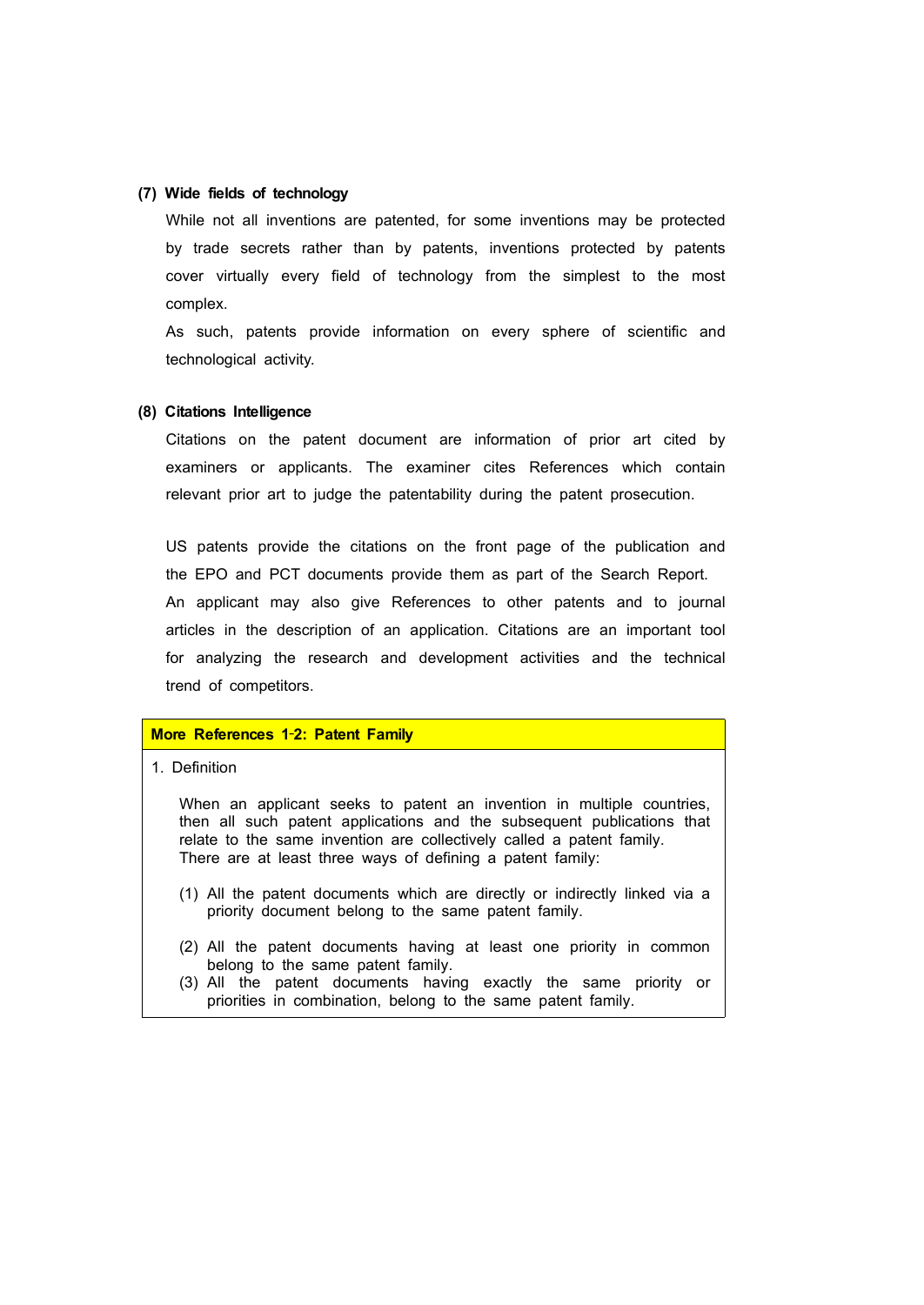To create a patent family, therefore a patent must be filed in several countries. A patentee takes on additional costs to extend protection to other countries only if it seems worthwhile to do so. Thus, patents that are members of families will generally be of higher value than those filed in a single country.

2. Importance

Patent families are particularly important:

- (1) to find an invention described in another language
- (2) to estimate the global importance of an invention (the more patent family members there are the more likely that the invention is an important one)
- (3) to identify competitors or potential business partners in global marketing strategies for a product or process

#### **LEARNING POINT 2: Type of patent information search**

#### **1. State**‐**of**‐**the**‐**art & Patentability search**

#### **(1) State**‐**of**‐**the**‐**art search**

- a. It provides a broad overview of a defined technological field as it covers all or broad range of patent and non patent literature relating to it.
- b. It reveals relevant published papers, studies, other non-patent literature, as well as patents expired and unexpired, as well as published patent applications worldwide.
- c. It is mainly used for establishing the starting point and direction of new research and development projects.

#### **(2) Patentability search**

It is narrower in scope than a state-of-the-art search. It is done with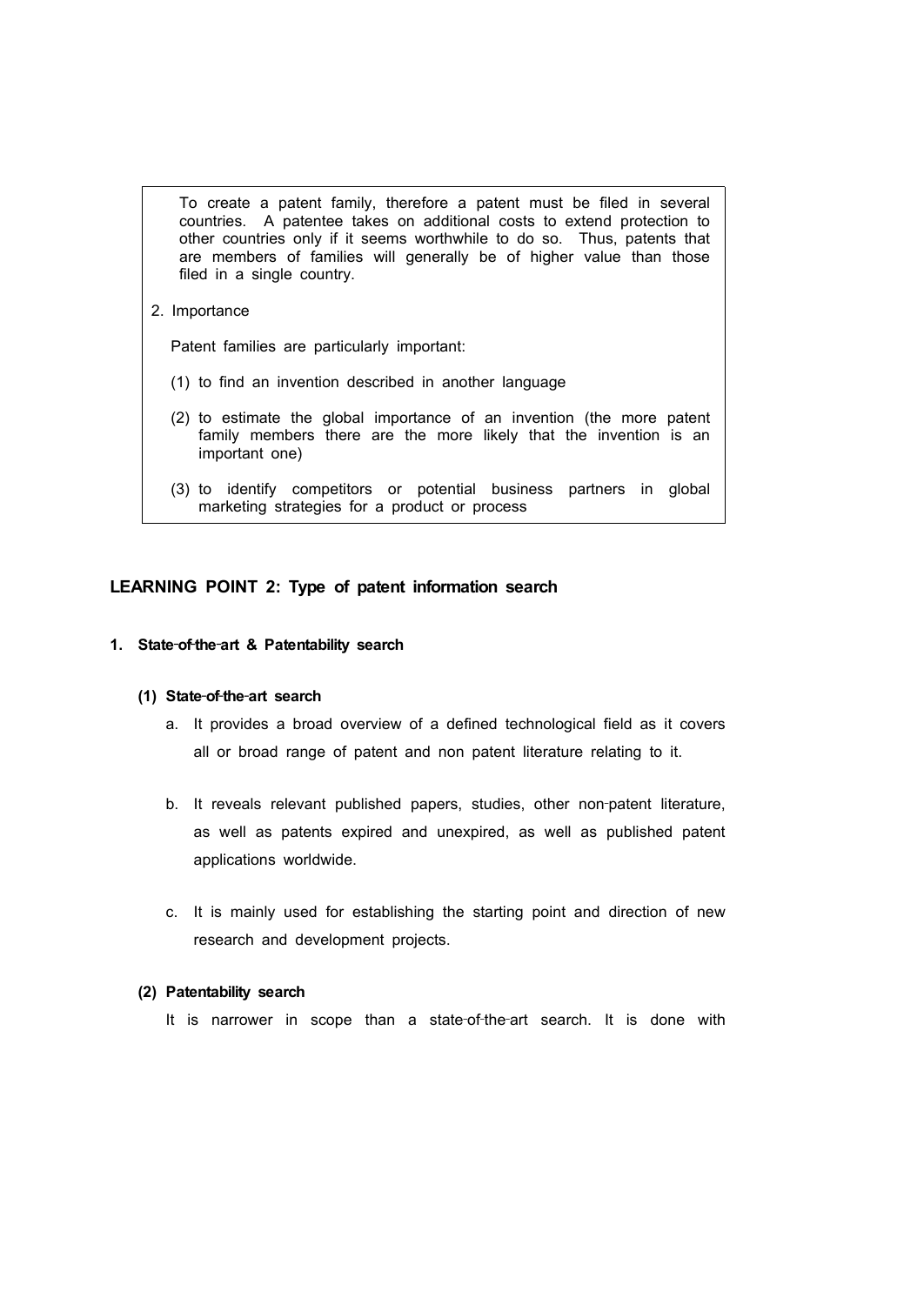Reference to a defined field of technology, such as that contained in an invention disclosure, for identifying relevant prior art for evaluating the novelty and/or non‐obviousness of the disclosed invention.

The results of a patentability search are very useful for drafting stronger or better patent claims, and may also reveal potential conflicts with patents owned by others and/or the possibilities for getting around them.

A patentability search is done while preparing and before filing a patent application. It helps the applicant to decide whether or not (1) to file a patent application, or (2) to proceed with the patent application as drafted, or (3) to undertake further research and development to make further improvements to the invention for getting a stronger patent.

#### **2. Infringement search**

Also known as a "right to use" or "freedom to operate" or "clearance" search, it is done to determine if any unexpired (in‐force) patents would be infringed by launching a product on the market or by otherwise practicing the invention in question.

By this search a party is "cleared" to make, use, sell or import a product incorporating the invention. It involves a study of all the claims of all the relevant patents which are still in force to determine their scope of protection so as to avoid doing anything which will be considered to be an infringement of an unexpired patent. For assessing potential infringement, it would be necessary to study the claims of all relevant published patent applications too.

Thus, periodically conducting a search at the stage of technical development, product development or before marketing a product will enable a company to identify related patents and to ascertain their legal status in time to prevent an infringement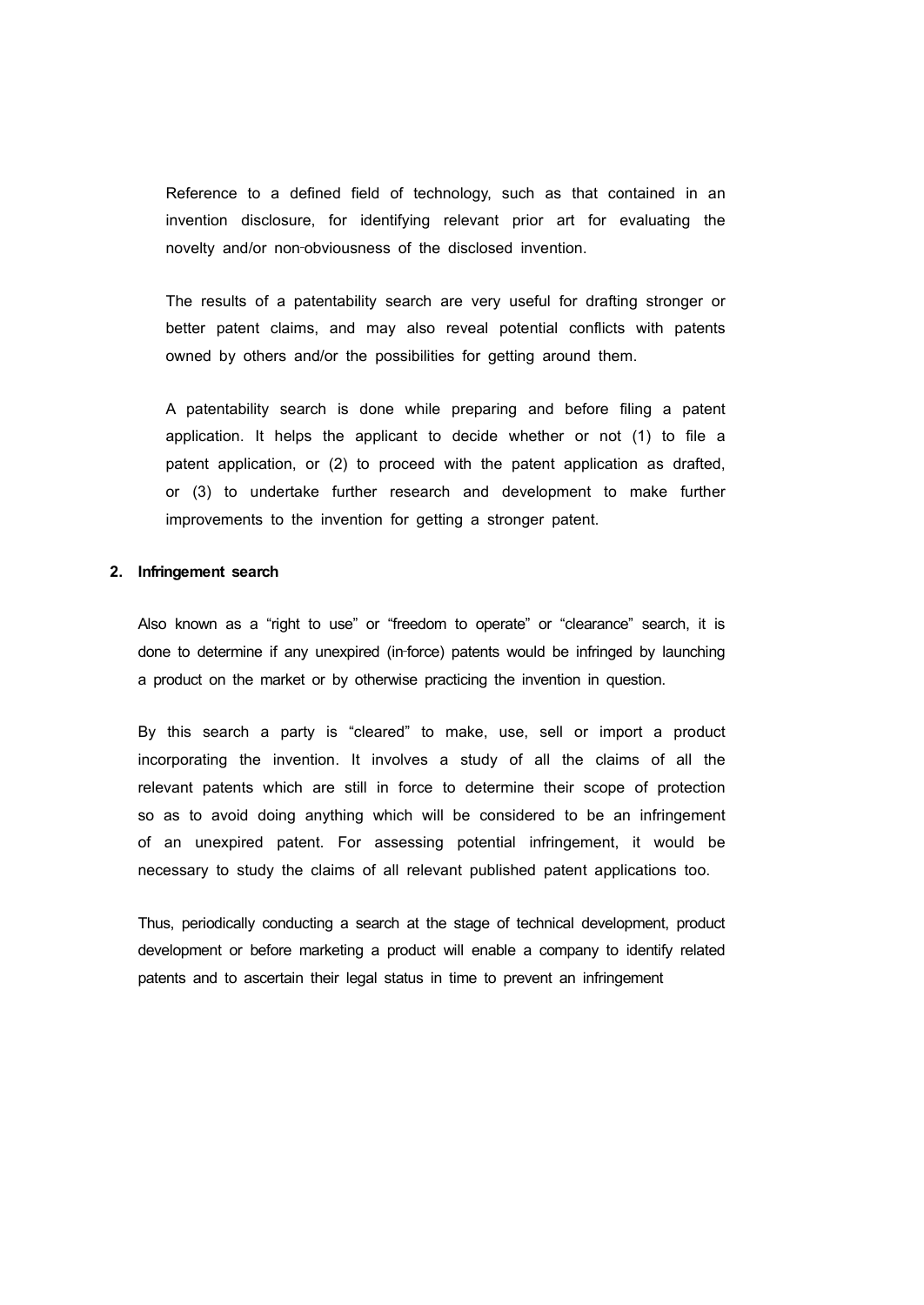#### **3. Validity search**

If the infringement search uncovers a patent that poses an infringement risk, then a validity search may be performed to help determine whether the patent so uncovered is valid. It is conducted after a patent is granted to assess whether the patent was properly granted. It looks for any publication (prior art) that can be used to prove that one or more claims of the patent are invalid. Validity searches are done because of current or anticipated litigation, in the context of licensing negotiations, and as part of the due diligence process for assessing the value of a patent.

To challenge the validity of a patent, you have to search for patent or other documents that could challenge its novelty or inventive step and uncover issued patents or other published prior art that may render such a patent partially or completely invalid. Thus, a validity search can be useful as a defensive tool when a company is concerned about infringing a particular patent.

### **4. Index or name search**

This is done to find out the names of inventors, researchers or companies in whose names patents are filed, issued or assigned.

This type of search is also employed to locate "patent families" or equivalent patents in various countries. A patent family search may help to locate an equivalent patent in a known language so as to avoid the cost of translation. By analyzing the bibliographical data of numerous patent documents, it may be possible to identify the leading inventors, researchers or companies in a particular technology sector and to gain an insight into their research or patent strategies.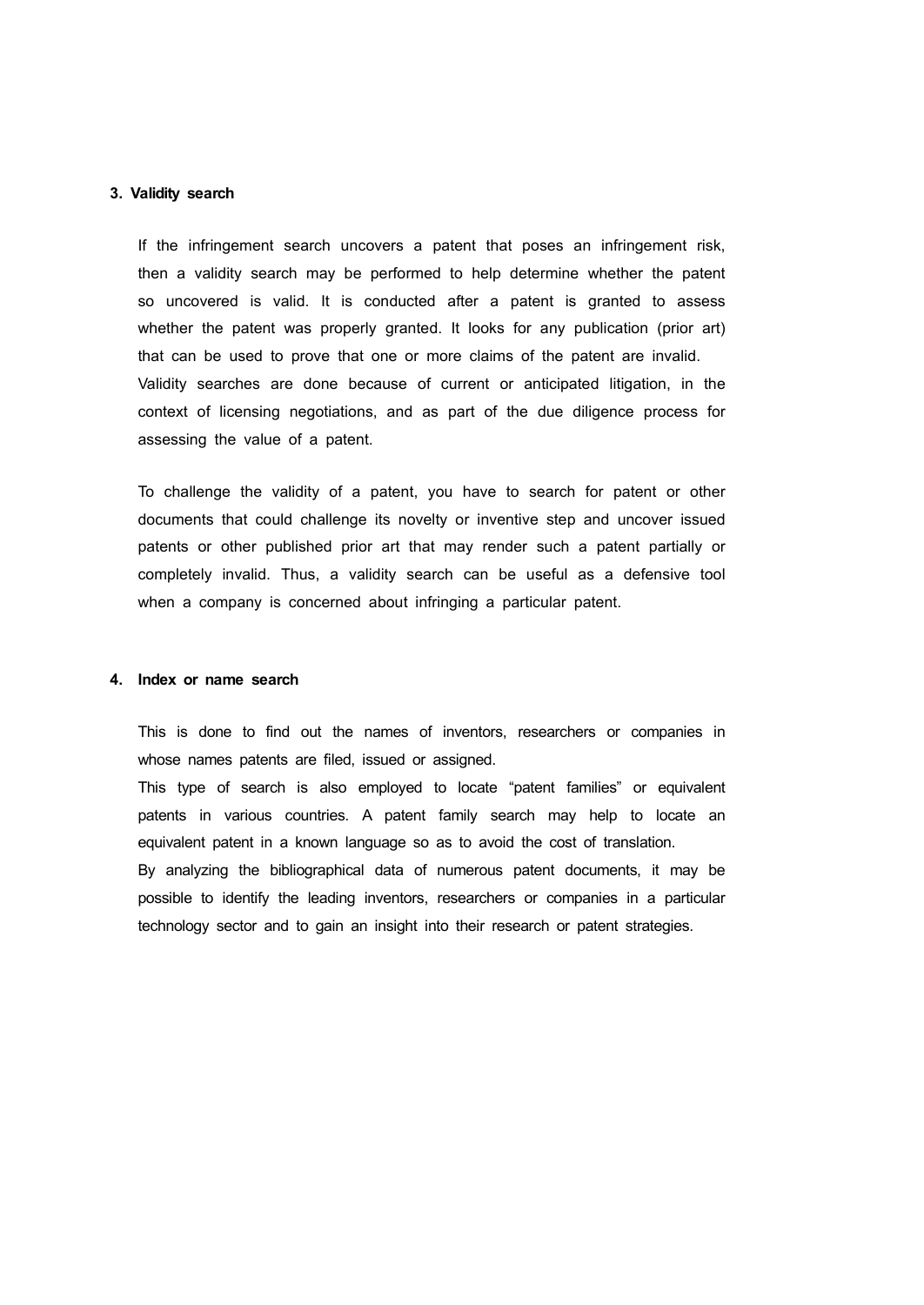#### **LEARNING POINT 3: Method of patent information search**

Once you know your objective then you must select the source of patent information, such as the relevant databases that could be relevant for that objective, collect the patent documents, and analyze them in order to serve your objectives.

#### **1. Types of patent information databases**

Patent information may be stored in a variety of information carriers like paper, microfiches, CD‐ROM and on‐line databases.

#### **(1) CD**‐**ROM**

CD‐ROM databases are very convenient for documentary searches. Users need no outside connections, and can work with a CD‐ROM driver plus a computer. However, they are soon out of date.

#### **(2) Online databases**

Anyone who has access to the internet is able to browse the full text of published patent documents via free of charge or commercial databases.

### a. Free of charge databases

Many national patent offices have launched free-of-charge patent information databases, which are open to the public.

The free services work well for simple searches, but are not a suitable tool for executing more complex investigations and legally motivated searches.

Ex) The Full‐Text and Full‐Page Image Database of the USPTO, esp@cenet<sup>®</sup> provided by EPO

#### b. Commercial databases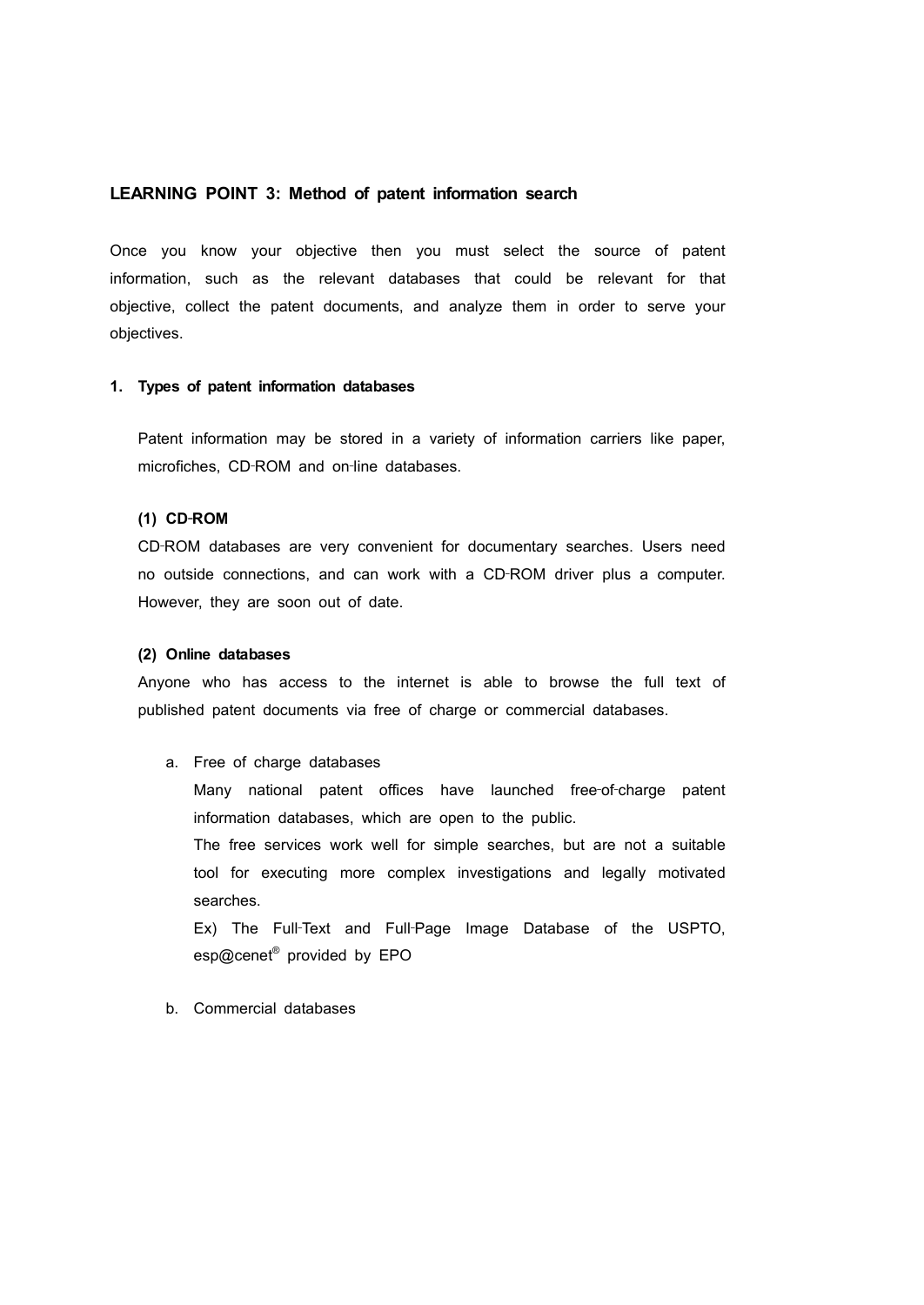Commercial service offers enhanced or value added patent information, based on the actual requirements of particular end users.

Commercial database hosts offer different types of clearing procedures or fees. Ex) WIPS, Derwent, Dialog, STN, Questel Orbit, Micropatent

| More References 3-1: Comparison of databases of USPTO, EPO and WIPO PCT |              |           |            |
|-------------------------------------------------------------------------|--------------|-----------|------------|
|                                                                         | <b>USPTO</b> | Esp@cenet | <b>PCT</b> |
| Search Method                                                           |              |           |            |
| Basic text search                                                       | O            | O         | O          |
| Patent number search                                                    | O            | $\Omega$  | $\Omega$   |
| Boolean text search                                                     | O            | O         | $\Omega$   |
| Advanced                                                                | O            | $\Omega$  | O          |
| Subject                                                                 |              |           |            |
| All classes of IPC                                                      | O            | $\Omega$  | $\Omega$   |
| Patent collections searched                                             |              |           |            |
| US (application & granted)                                              | O            | $\circ$   | $\circ$    |
| European(application & granted)                                         |              | $\Omega$  |            |
| PAJ (English abstract)                                                  |              | $\Omega$  |            |
| WIPO PCT                                                                |              | O         | O          |
| Document                                                                |              |           |            |
| Browse abstract                                                         | O            | O         | $\Omega$   |
| Browse full text                                                        | O            | O         | O          |
| Browse images                                                           | Ω            | $\Omega$  | $\Omega$   |
| Print text/image                                                        | $\Omega$     | $\Omega$  | $\Omega$   |
| File data                                                               |              |           |            |
| Date                                                                    | 1975         | 1987      | 1983       |
| Updated                                                                 | weekly       | weekly    | weekly     |

# **2. Selection of databases**

Depending on the purpose in hand, the choice of databases may be governed by a number of criteria relating to the nature of the task.

For example, if you are interested in technologies developed within a particular country, you may confine your search to the databases covering the inventions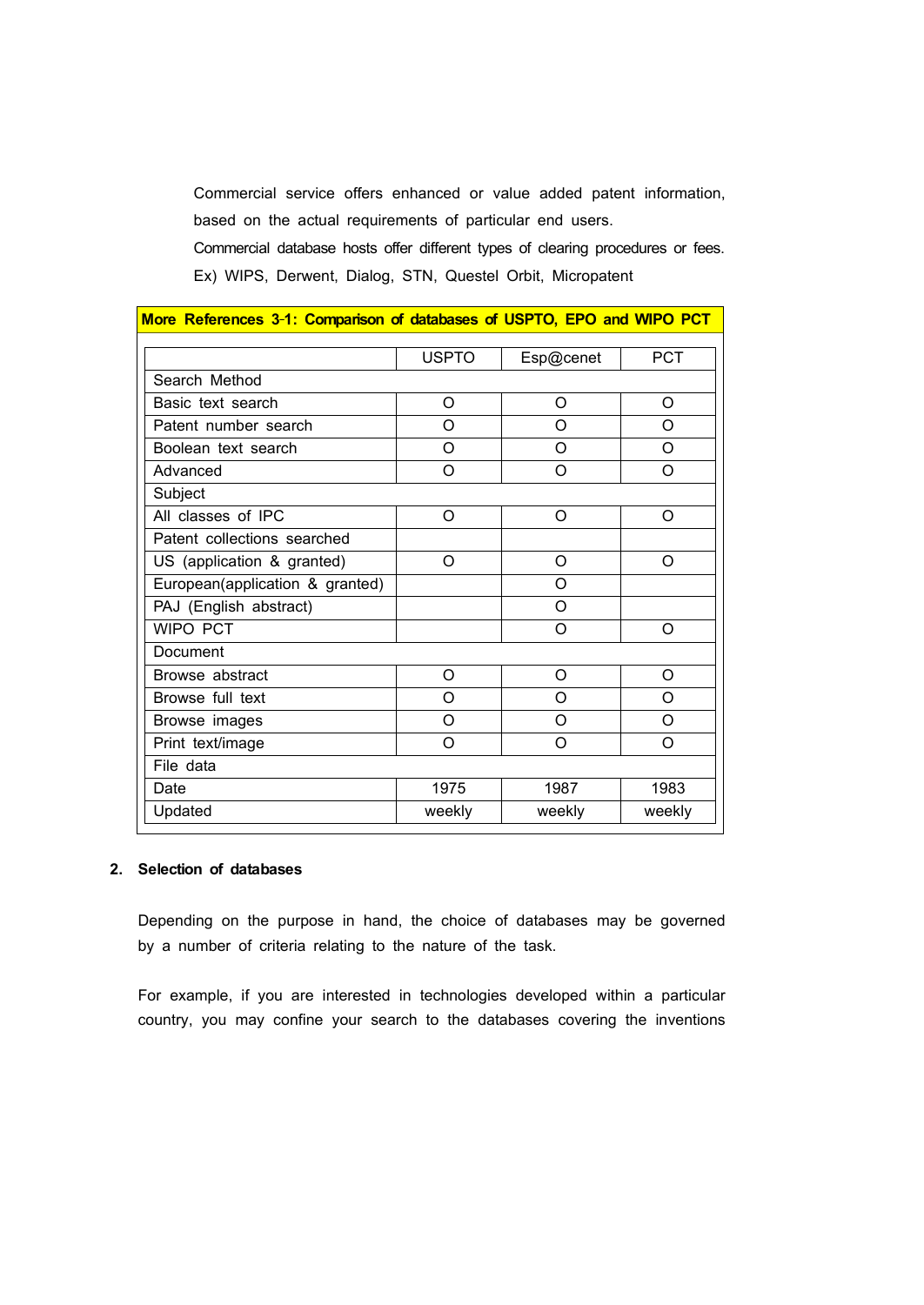in that country. However, if you are more interested in a global overview, the international databases would be more relevant. If your interest is simply to retrieve prior art for a patent application, then the free on-line database will suffice. On the other hand, if your interest is in R&D or in M&A the commercial patent databases will be more useful*.*

In general, novice and occasional users of patent information tend to use only the free services, while professional users tend to use both free and commercial services.

#### **3. Example of on**‐**line databases search**

The following will demonstrate a patent information search using "The Full‐Text and Full-Image Database" at USPTO's patent searching website (www.uspto.gov/patft).

#### **(1) How to access Full**‐**Text database**

First, enter www.uspto.gov/patft in the address line.

| <b>Eile</b> | Edit View | Favorites                     |   | Lools Help      |              |           |             |                           |              |                      |
|-------------|-----------|-------------------------------|---|-----------------|--------------|-----------|-------------|---------------------------|--------------|----------------------|
| Back        | iУ.       | най<br>Forward                | ÷ | $\circ$<br>Stop | 剛<br>Refresh | Å<br>Home | Q<br>Search | $\vec{\ast}$<br>Favorites | Ø<br>History | R.<br>Mail           |
|             |           | Address @ www.uspto.gov/patft |   |                 |              |           |             |                           |              | $\blacktriangledown$ |
|             |           |                               |   |                 |              |           |             |                           |              |                      |
|             |           |                               |   | Enter <         |              |           |             |                           |              |                      |
|             |           |                               |   |                 |              |           |             |                           |              |                      |
|             |           |                               |   |                 |              |           |             |                           |              |                      |
|             |           |                               |   |                 |              |           |             |                           |              |                      |
|             |           |                               |   |                 |              |           |             |                           |              |                      |
|             |           |                               |   |                 |              |           |             |                           |              |                      |
|             |           |                               |   |                 |              |           |             |                           |              |                      |
|             |           |                               |   |                 |              |           |             |                           |              |                      |
|             |           |                               |   |                 |              |           |             |                           |              |                      |

Then, you can see the "Full‐Text and Full‐Page Image Database" of the USPTO. These databases allow you to search the patent information from issued patents and published applications.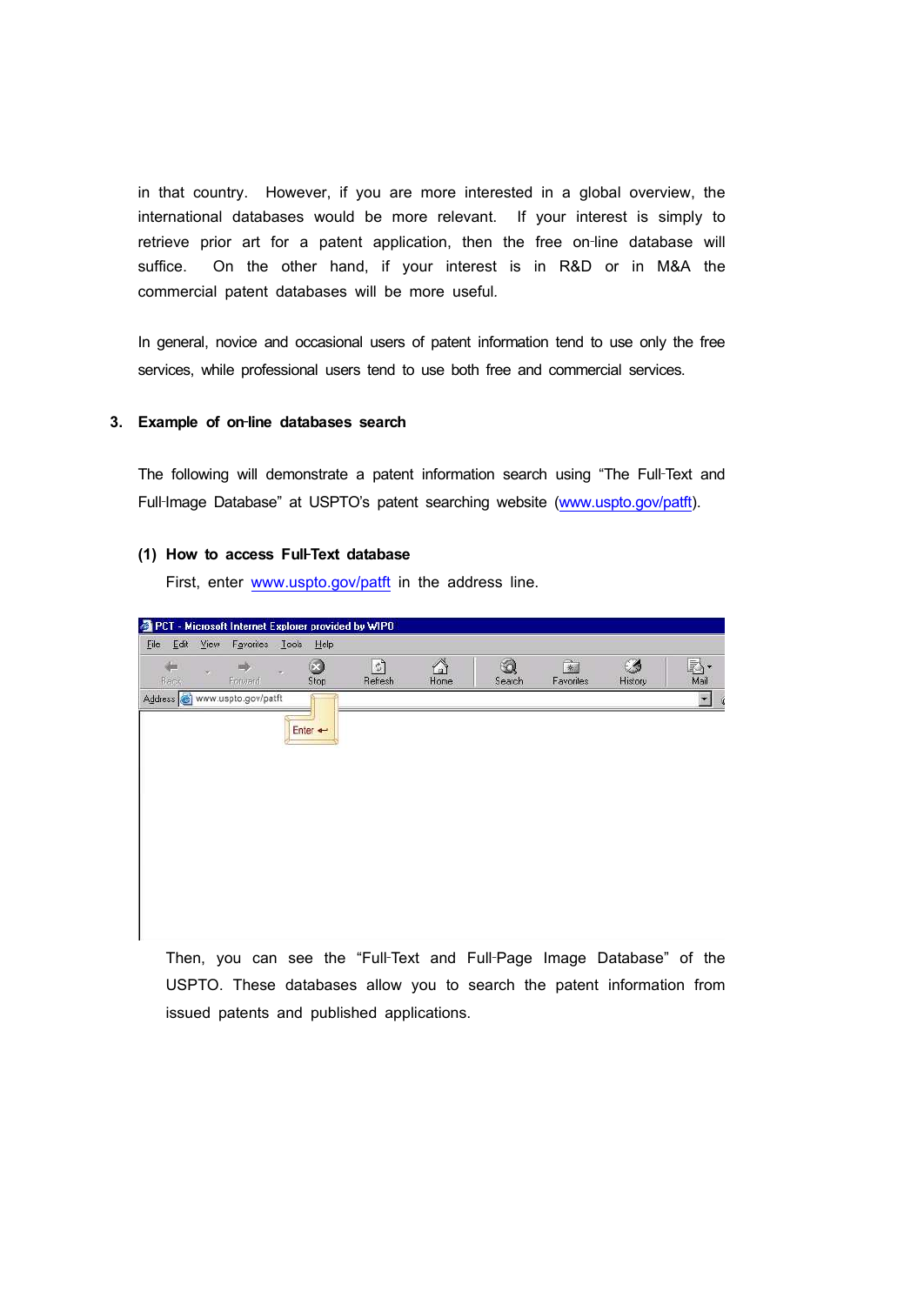| Home Site Index Search FAQ (dessary Guides Contacts eBusiness eBiz alerts News Help<br>Patent Electronic Business Center > Patent Full-Text and Full-Page Image Databases                                     |                                                                                                                                                                                                                         |
|---------------------------------------------------------------------------------------------------------------------------------------------------------------------------------------------------------------|-------------------------------------------------------------------------------------------------------------------------------------------------------------------------------------------------------------------------|
| <b>Issued Patents (PatET)</b>                                                                                                                                                                                 | Published Applications (AppFT)                                                                                                                                                                                          |
| (full-text since 1976, full-page images since 1790).                                                                                                                                                          | (published since 15 March 2001)                                                                                                                                                                                         |
| a Ouick Search<br>a Advanced Search<br><b>a Patent Number Search</b><br>a View Patent Full Page Images<br>How to Meny Patent Images<br>a Status & Event History<br><b>a Database Contents</b><br>a Help Files | a Ouick Search<br>a Advanced Search<br><b>a Publication Number Search</b><br>Mew Publication Full-Page Images<br>Now to Year Published Application Inages<br><b>a Status &amp; Event History</b><br><b>a</b> Help Files |
| Information Applicable to Both Databases                                                                                                                                                                      | <b>Related USPTO Services</b>                                                                                                                                                                                           |
| Important Notices and Policies - Please read!                                                                                                                                                                 | Tools to Help in Searching by Patent Classification                                                                                                                                                                     |
| How to Access and View Full-Page Images                                                                                                                                                                       | Patent Application Information Retrieval (PAIR)                                                                                                                                                                         |
| <b>Problems Using the Databases?</b>                                                                                                                                                                          | <b>Patent Assignment Database</b>                                                                                                                                                                                       |
| <b>Report Errors in Data Content</b>                                                                                                                                                                          | <b>Downloadable Published Sequence Listings</b>                                                                                                                                                                         |

The Full-Text database is available for patent searching, which contains hyperlinks from the images button to the full-page images of each page of each patent in the database.

|                                                             | <b>USPTO PATENT FULL-TEXT AND IMAGE DATABASE</b><br>Advanced   Pat Num<br><b>Quick</b><br>Hame<br>Next List<br><b>Hit List</b><br>Next<br>View Cart Add to Cart<br>Images                                                                                                                                                                                                                                                                                                                                                                                                                                                                                                                                                                                                                                                     | Help<br>Buttom                |
|-------------------------------------------------------------|-------------------------------------------------------------------------------------------------------------------------------------------------------------------------------------------------------------------------------------------------------------------------------------------------------------------------------------------------------------------------------------------------------------------------------------------------------------------------------------------------------------------------------------------------------------------------------------------------------------------------------------------------------------------------------------------------------------------------------------------------------------------------------------------------------------------------------|-------------------------------|
|                                                             |                                                                                                                                                                                                                                                                                                                                                                                                                                                                                                                                                                                                                                                                                                                                                                                                                               | $(1 - 1918)$                  |
| <b>United States Patent</b><br>Albert, et al.               |                                                                                                                                                                                                                                                                                                                                                                                                                                                                                                                                                                                                                                                                                                                                                                                                                               | 7.126.467<br>October 24, 2006 |
|                                                             | Enhanced fire, safety, security, and health monitoring and alarm response method, system and device                                                                                                                                                                                                                                                                                                                                                                                                                                                                                                                                                                                                                                                                                                                           |                               |
|                                                             | Abstract                                                                                                                                                                                                                                                                                                                                                                                                                                                                                                                                                                                                                                                                                                                                                                                                                      |                               |
|                                                             | Method, system and device useful with conventional personal computers respond automatically to an identified alarm sound by sending a notification signal via the<br>Internet only when a special sound monitoring program is active. Additionally, bedside detection of acoustic alarms is combined with enhanced waking devices to insure<br>the waking of a child or hearing impared person in response to an emergency. Home safety and security are provided using a bedside unit to montor audible safety and<br>security alarms and send notification signals to the appropriate communication site. A health moritoring method and system utilizes the bedside device to monitor<br>breathing patterns and other health measuring signals and communicate these patterns and signals to a medical monitoring station. |                               |
| Inventors:<br>Assignee <sup>r</sup><br>Appl. No.1<br>Filed: | Albert: David E. (Oklahoma City, OK), Albert: Kathryn Marie (Oklahoma City, OK)<br>Innovalarm Corporation (Oklahoma City, OK)<br>10/897.487<br>July 23, 2004                                                                                                                                                                                                                                                                                                                                                                                                                                                                                                                                                                                                                                                                  |                               |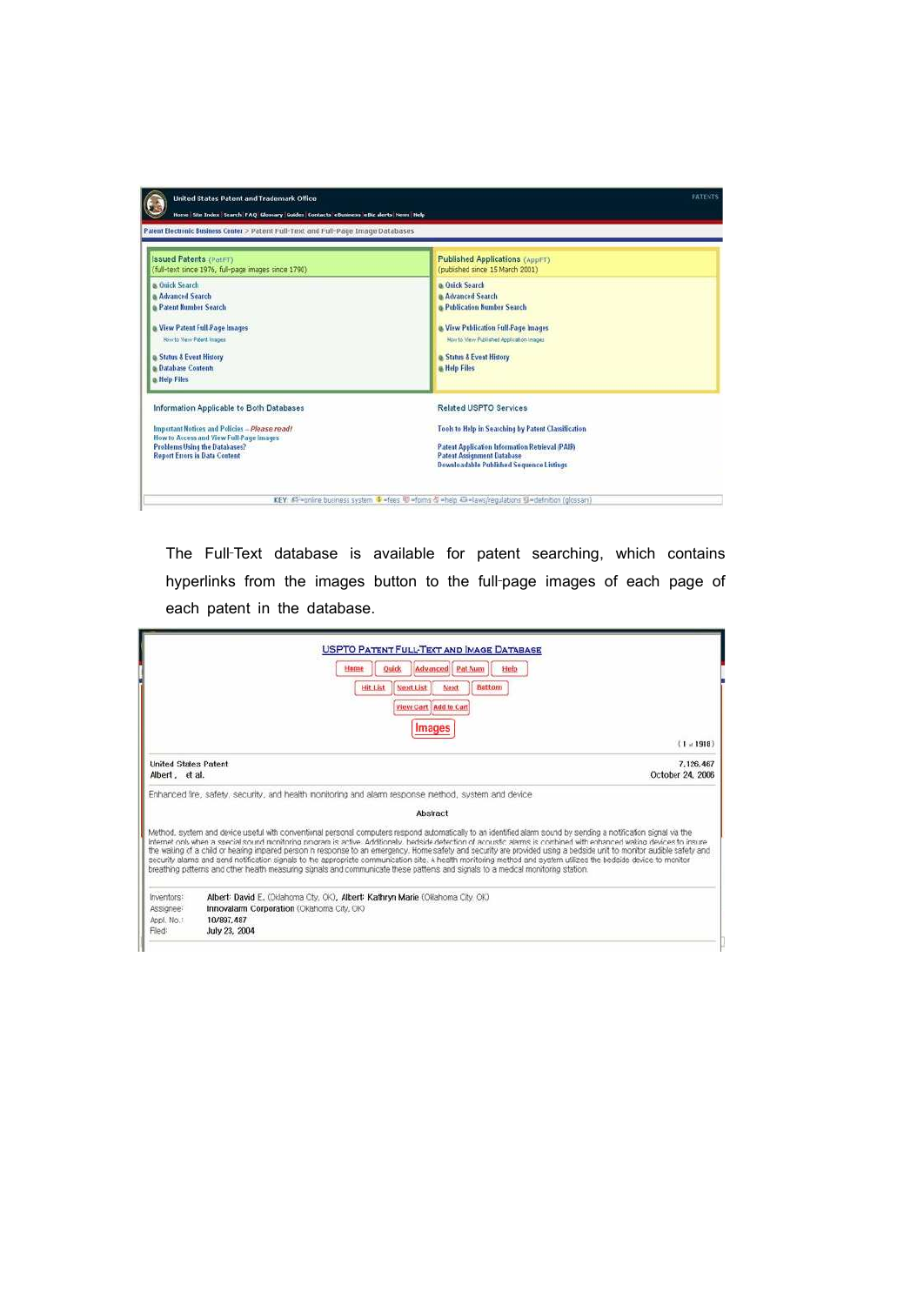|                                        |                                                       | Publication Number: 07126467<br>Section: Front Page 1 of 27 pages<br><b>SESCABET DE OD DO NE DO T</b>                                                                                                                                               | Help<br>AttemaTIFF                                                                                                                                                                                                                                                                                                              |
|----------------------------------------|-------------------------------------------------------|-----------------------------------------------------------------------------------------------------------------------------------------------------------------------------------------------------------------------------------------------------|---------------------------------------------------------------------------------------------------------------------------------------------------------------------------------------------------------------------------------------------------------------------------------------------------------------------------------|
|                                        | $\triangle$ Full Text<br>$\gamma$ Help<br>Go to Page: | an United States Patent<br>(iii) Patent No.;<br>Albert et al.<br>147; Date of Patent:                                                                                                                                                               | US 7,126,467 B2<br>Oct. 24, 2006                                                                                                                                                                                                                                                                                                |
|                                        | Go                                                    | (54) ENHANCED FIRE, SAFETY, SECURITY, AND<br><b>6.452 V.TT</b><br>BEALTH MONTIORING AND ALARM<br>4.134.544.A<br>A 253,714.8                                                                                                                         | $(1 \times 1918)$<br>TIRES Channel at al.<br>Street, Vancor<br>349,731                                                                                                                                                                                                                                                          |
| United States I<br>Albert, et al.      | .                                                     | RESPONSE METIDIO, SYSTEM AND<br>4.737.779 A<br>DEVICE:<br>4.897, MG 14<br>AUDURN.<br>(73) Investory, David E. Albert, Oklahoma City, OK<br>4.951.026 A<br>(178) Kathryn Marie Albert,<br>4.996.527 A<br>Oklahoma City, OK (150)<br><b>EBLE229.A</b> | Ab 1996 Shuisean<br>A 1998 Electron at al.<br>7.126.467<br>5.0400 Nicholson at al.<br>a casi rasa<br><b>Ictober 24, 2006</b><br><b>R2900 Severes</b><br>2-royal - Michaels ici al.<br>a rest. Griduli at al.                                                                                                                    |
| Enhanced fire.                         | <b>Sections:</b><br><b>• Front Page</b>               | Liste and A<br>(73) Assigned Innovation Corporation, Oklahoms<br>Adults A<br>City, OK (18).<br><b>KASS, TAK A</b>                                                                                                                                   | wront, shall as all.<br>WENNY South<br>81937 Similares                                                                                                                                                                                                                                                                          |
|                                        | · Drawings<br><b>Specifications</b>                   | 9.197,466.3<br>(*) Noteri<br>Sebast to any disclaimer, the term of this<br>DAM: NW %<br>1,179,131.4<br>patent is estended or adjusted under 35<br>R. S.271-ASK - A<br>LLKC: 1545) by 176 days.                                                      | 5 5903 Blackway at al.<br>AVWEL Assura<br>1.0304 Equipment of all<br>T1994 Galaxi                                                                                                                                                                                                                                               |
| Method, system.                        | $\bullet$ Claims                                      | (21) April No. 10/207,487                                                                                                                                                                                                                           | bnal via the<br>(Community                                                                                                                                                                                                                                                                                                      |
| Internet only when                     |                                                       | $(22)$ Filada<br>Jul. 21, 2984                                                                                                                                                                                                                      | puices to insure.<br>OTHER PUBLICATIONS                                                                                                                                                                                                                                                                                         |
| the waking of a cl                     |                                                       | YAN'S<br><b>Prior Publication Data</b><br>fac., Easy Worth, TX.                                                                                                                                                                                     | udible safety and<br>"Alan Money Jerestics Mand," Soc. 2014, Coupe-TPE                                                                                                                                                                                                                                                          |
| security alarms a<br>breathing pattern |                                                       | 115 2000/00/17559 AT Jan 26 2006                                                                                                                                                                                                                    | to monitor<br>(Continued)                                                                                                                                                                                                                                                                                                       |
|                                        |                                                       | $(51)$ . But, CL<br>Primary Eugenines - Toun N. Phane<br><b>CARR PERE</b><br>(2006.00)<br>548/921-345/517-346/575<br>(52) U.S. CL                                                                                                                   | (74) Anivacy, Agent or Firm - Harbara Keebs Vall-                                                                                                                                                                                                                                                                               |
| Inventors:<br>Assignee:<br>Appl. No.:  |                                                       | 1575<br>340/407 1/381/56<br>146521.<br>Field of Classification Search<br>340/506, 517, 551.11, 538.26, 539.27, 575.1.<br>349575, 825, 19, 407.1, 381/56, 57<br>Soc application file for complete smath history.<br>References Cited<br>(N)          | <b>ABSTRACT</b><br>Method, system and device parliit with conventional per-<br>sonial computers respond sommatically to an identified<br>alizers sound by seminar a multication signal via the internet<br>only when a special sound stoniking peopram is active<br>Additionally, bodyide physician of accounts alsowin in com- |
| Filed <sup>1</sup>                     |                                                       | <b>U.S. PATINJ DOCUMENTS</b><br>9 HPA Leigher<br>4.001.366. A<br>4.180.810 A 1 12.2479 Muscleived                                                                                                                                                   | hined with enhanced waking devices to impre the waking of<br>a child or hearing impulsed person in response to an enser-<br>gency. Hense selets and accurity are provided ming a<br>horbidile muit no successive multiple sedies, and security alasens                                                                          |

# **(2) How to use a Quick Search page**

II.

Under the titles of Issued Patents and Published Applications, you may perform 'Quick Search', 'Advanced Search' and 'Patent or Publication Number Search'.

| United States Patent and Trademark Office<br>Home Site Index Search FAQ Clossary Cuides Contacts eBusiness eBiz alerts News Help                   | PATENTS                                                                                                                            |
|----------------------------------------------------------------------------------------------------------------------------------------------------|------------------------------------------------------------------------------------------------------------------------------------|
| Patent Electronic Business Center > Patent Full-Text and Full-Page Image Databases                                                                 |                                                                                                                                    |
| <b>Issued Patents (PatET)</b>                                                                                                                      | <b>Published Applications (AppFT)</b>                                                                                              |
| (full-text since 1976, full-page images since 1790).                                                                                               | (published since 15 March 2001)                                                                                                    |
| a Ouick Snarch                                                                                                                                     | <b>a</b> Onick Search                                                                                                              |
| <b>Advanced Search</b>                                                                                                                             | a Advanced Seatch                                                                                                                  |
| <b>Patent Number Search</b>                                                                                                                        | <b>&amp; Publication Number Search</b>                                                                                             |
| Miew Patent Full Page Images<br><b>How to View Fatert Inspect</b><br><b>Status &amp; Event History</b><br><b>Database Contents</b><br>a Help Files | <b>a View Publication Full Page Images</b><br>How to View Published Application Images<br>a Status & Event History<br>& Help Files |
| Information Applicable to Both Databases                                                                                                           | <b>Related USPTO Services</b>                                                                                                      |
| Important Notices and Policies - Please read!                                                                                                      | Tools to Help in Searching by Patent Classification                                                                                |
| How to Access and View Foll Page Images                                                                                                            | <b>Patent Application Information Retrieval (PAIR)</b>                                                                             |
| <b>Problems Using the Databases?</b>                                                                                                               | Patent Assignment Batabase                                                                                                         |
| <b>Report Errors in Data Content</b>                                                                                                               | <b>Downloadable Published Sequence Listings</b>                                                                                    |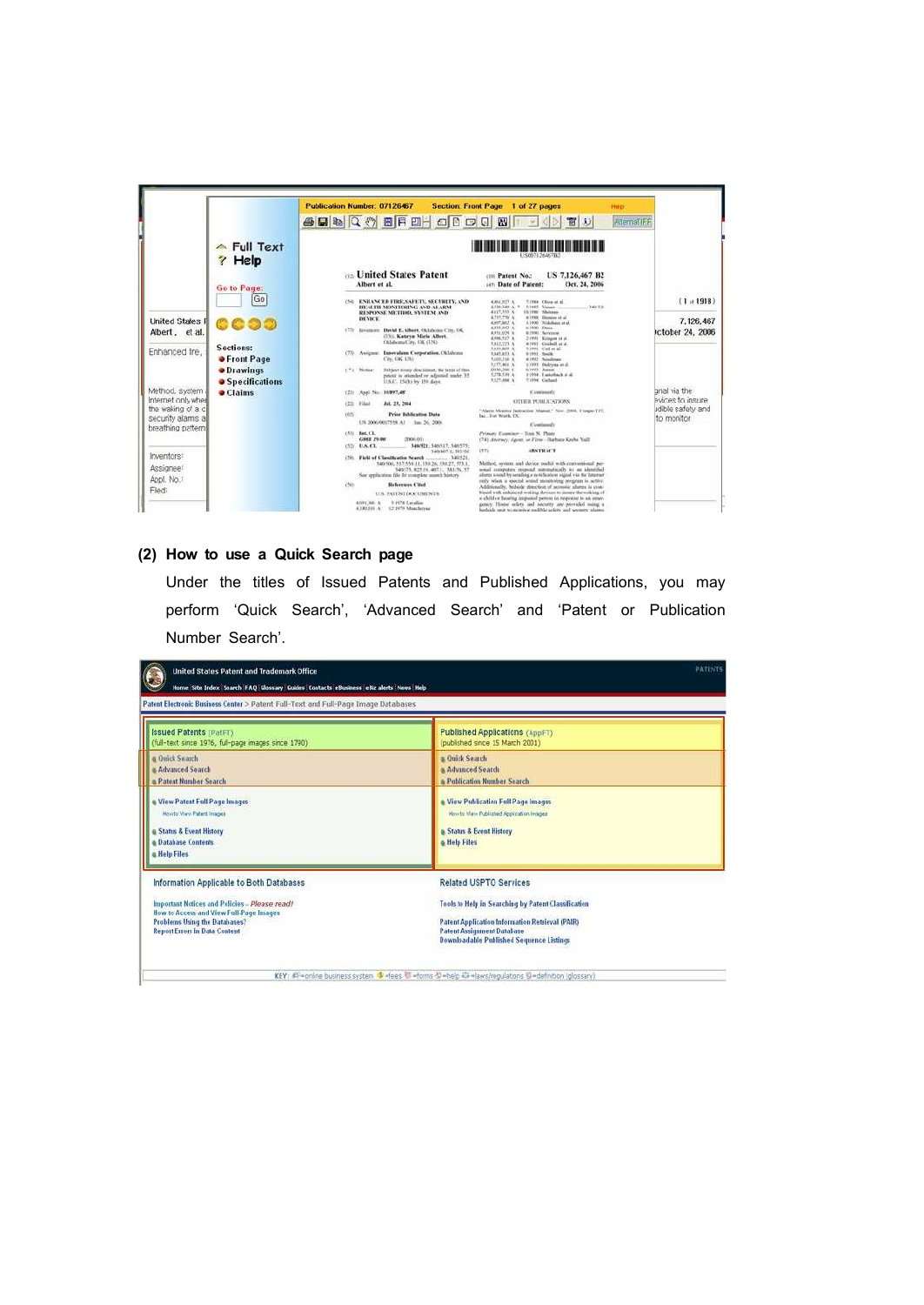| Home Site Index Search FAO Glossary Guides Contacts eBusiness eBiz alerts News Help                                                                               |                                                                                                                                                                                                |
|-------------------------------------------------------------------------------------------------------------------------------------------------------------------|------------------------------------------------------------------------------------------------------------------------------------------------------------------------------------------------|
| Patent Electronic Business Center > Patent Full-Text and Full-Page Image Databases                                                                                |                                                                                                                                                                                                |
| <b>Issued Patents (PatFT)</b><br>(full-text since 1976, full-page images since 1790).                                                                             | Published Applications (AppFT)<br>(published since 15 March 2001)                                                                                                                              |
| Quick Search<br>click<br>a Advanced Search<br><b>B</b> Patent Number Search                                                                                       | a Ouick Search<br>a Advanced Search<br>a Publication Number Search                                                                                                                             |
| View Patent Full Page Images<br>How to View Patent Israges                                                                                                        | Niew Publication Full-Page Images<br>Movrito View Published Application Images                                                                                                                 |
| a Status & Event History<br><b>a Database Contents</b><br>a Help Files                                                                                            | Status & Event History<br>a Help Files                                                                                                                                                         |
| Information Applicable to Both Databases                                                                                                                          | <b>Related USPTO Services</b>                                                                                                                                                                  |
| Important Notices and Policies - Please read!<br>How to Access and View Full Page Images<br>Problems Using the Databases?<br><b>Report Errors in Data Content</b> | Tools to Help in Searching by Patent Classification<br>Patent Application Information Retrieval (PAIR)<br><b>Patent Assignment Database</b><br><b>Downloadable Published Sequence Listings</b> |

When you click a Quick Search, you can see a web page as follows:

|                                |     |             |            | Home                 | Quick | Advanced<br><b>View Cart</b> | Pat Num | <b>USPTO PATENT FULL-TEXT AND IMAGE DATABASE</b><br>Help |  |
|--------------------------------|-----|-------------|------------|----------------------|-------|------------------------------|---------|----------------------------------------------------------|--|
|                                |     |             |            | Data current through |       |                              |         |                                                          |  |
|                                |     |             |            |                      |       |                              |         |                                                          |  |
|                                |     |             |            |                      |       |                              |         |                                                          |  |
|                                |     | in Field 1: | All Fields |                      |       |                              |         |                                                          |  |
| Query [Help]<br>Term 1:        | AND |             |            |                      |       |                              |         |                                                          |  |
|                                |     | in Field 2: | All Fields |                      |       |                              |         |                                                          |  |
| Term 2:<br>Select years [Help] |     |             |            |                      |       |                              |         |                                                          |  |

When searching for specific numbers in the Patent Number field, patent numbers must be seven characters in length,

The buttons at the top of the screen, Home, Quick etc, are used to quickly move from one location to another.

You may search the database using two-term Quick search queries, field, date range, phrase, and right truncation.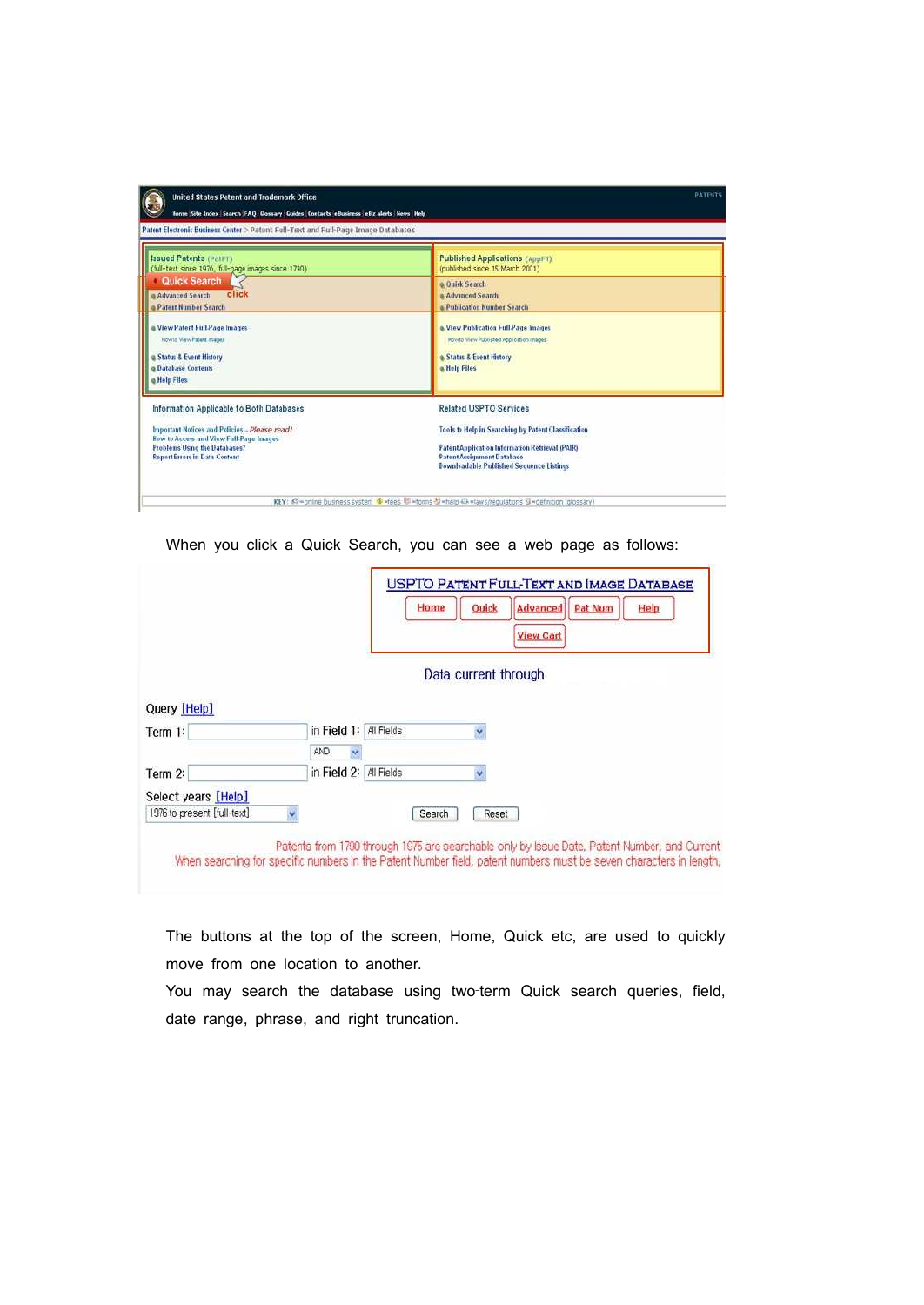a. Two-term quick search queries

You can use the Quick search page to compose using two-term quick search queries presenting Boolean operator, AND, OR and AND NOT.

| <b>INDUCTION CONTRACTOR AND INCORPORATION INTO A TELECOMORE</b> |             |            | Data current through C |
|-----------------------------------------------------------------|-------------|------------|------------------------|
| Query [Help]                                                    |             |            |                        |
| Term 1:                                                         | in Field 1: | All Fields |                        |
|                                                                 | <b>AND</b>  |            |                        |
| Term 2:                                                         | AND<br>OR   | All Fields |                        |
| Select years [Help]                                             | ANDNOT      |            |                        |
| 1976 to present [full-text]                                     |             |            | Search<br>Reset        |

Patents from 1790 through 1975 are searchable only by Issue When searching for specific numbers in the Patent Number field, patent numbers r

- AND operator : Both terms must be present in the search result.
- OR operator : At least one term must be present.
- AND NOT operator : The first term must be present and the second not be present.

Let us use the terms of 'Fire' and 'Alarm'. Now select the 'AND' operator and check the result by pressing the 'Search' button.

| Query [Help]                |                           |                 |
|-----------------------------|---------------------------|-----------------|
| Term 1:<br>fire             | in Field 1:<br>All Fields | Y               |
|                             | AND                       |                 |
| Term 2: alarm               | AND<br>All Fields<br>OR   | v               |
| Select years [Help]         | ANDNOT                    |                 |
| 1976 to present [full-text] |                           | Reset<br>Search |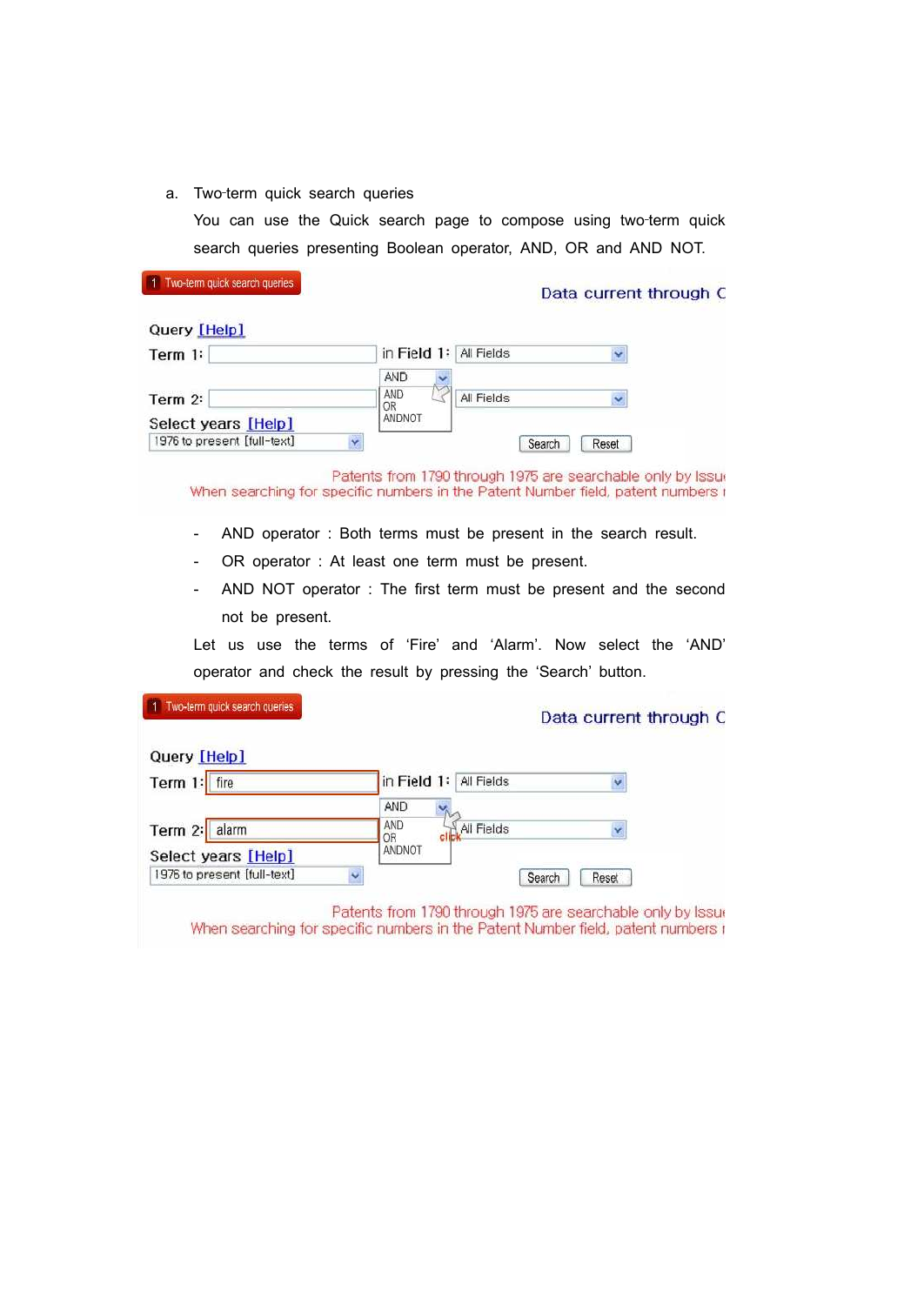| Query [Help]                                                                                                                                                       |            |                                                             |                                   |  |
|--------------------------------------------------------------------------------------------------------------------------------------------------------------------|------------|-------------------------------------------------------------|-----------------------------------|--|
| Term 1: fire                                                                                                                                                       |            | in Field 1: All Fields                                      |                                   |  |
| alarm<br>Term 2:                                                                                                                                                   | <b>AND</b> | ×<br>All Fields                                             |                                   |  |
| Select years [Help]<br>1976 to present [full-text]                                                                                                                 |            |                                                             | Reset<br>Search                   |  |
| When searching for specific numbers in the Patent Number field, patent numbers (                                                                                   |            | Patents from 1790 through 1975 are searchable only by Issue |                                   |  |
| The result will show that the patent numbers start with the most                                                                                                   |            |                                                             |                                   |  |
| recently issued.                                                                                                                                                   |            |                                                             |                                   |  |
| Two-term quick search queries                                                                                                                                      |            | <b>Next List</b>                                            | <b>Bottom</b><br><b>View Cart</b> |  |
| Searching US Patent Collection                                                                                                                                     |            |                                                             |                                   |  |
| Results of Search in US Patent Collection db for:<br>fire AND alarm: 8444 patents.                                                                                 |            |                                                             |                                   |  |
|                                                                                                                                                                    |            |                                                             |                                   |  |
| Hits 1 through 50 out of 8444<br>Next 50 Hits                                                                                                                      |            |                                                             |                                   |  |
| Jump To                                                                                                                                                            |            |                                                             |                                   |  |
| Refine Search<br>fire AND alarm                                                                                                                                    |            |                                                             |                                   |  |
| PAT. NO.<br>Title                                                                                                                                                  |            |                                                             |                                   |  |
| 1 7,127,733 T System for bi-directional voice and data communications over a video distribution network<br>2 7,127,270 T Wireless communication and control system |            |                                                             |                                   |  |

If you want to see the detail information of the patent, just click on the patent number or title.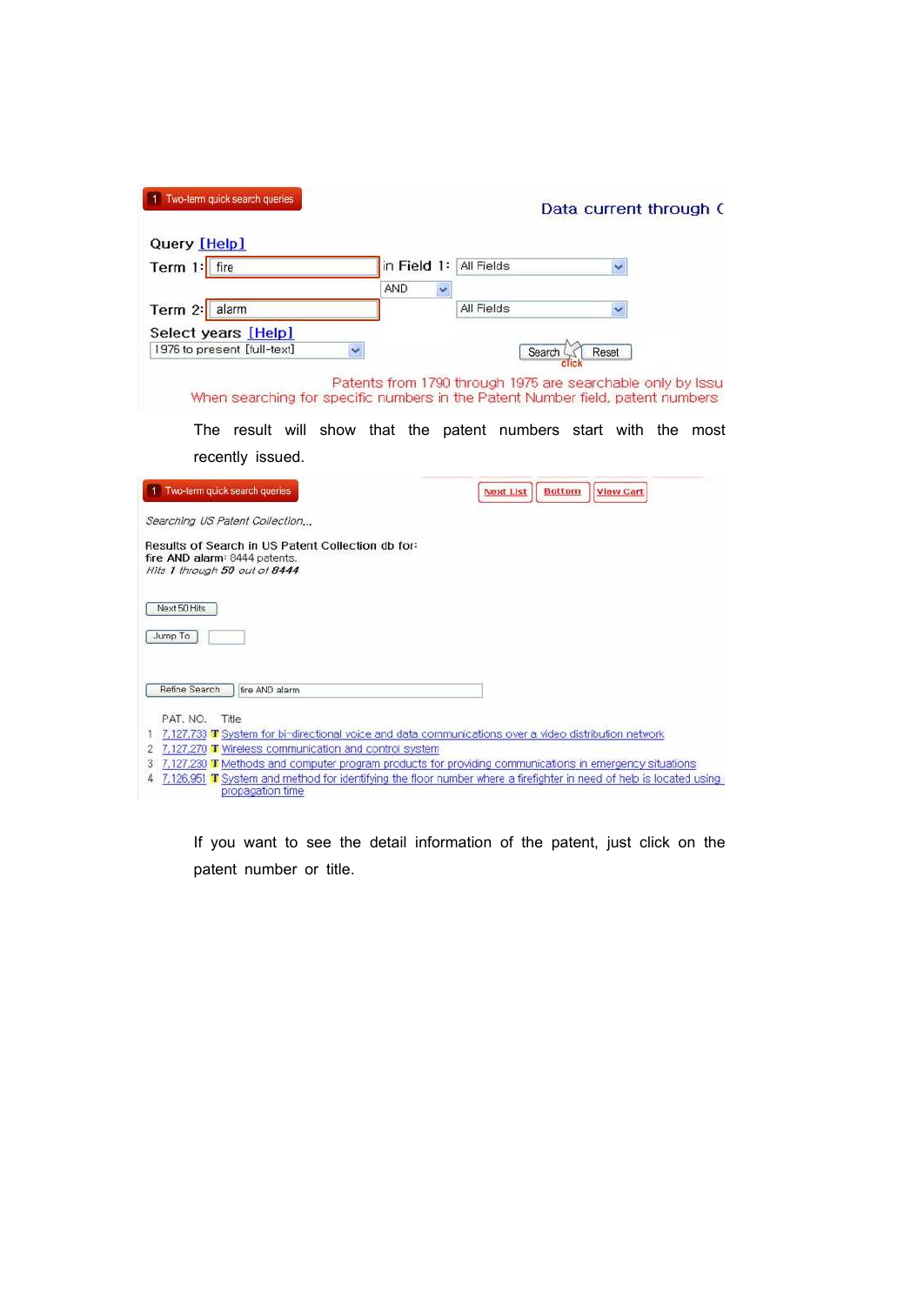| Two-term quick search queries                                                                                       | <b>Bottom</b><br><b>Next List</b><br><b>View Cart</b>                                                               |
|---------------------------------------------------------------------------------------------------------------------|---------------------------------------------------------------------------------------------------------------------|
| Searching US Patent Collection                                                                                      |                                                                                                                     |
| Results of Search in US Patent Collection db for:<br>fire AND alarm: 8444 patents.<br>Hits 1 through 50 out of 8444 |                                                                                                                     |
| Next 50 Hits                                                                                                        |                                                                                                                     |
| Jump To                                                                                                             |                                                                                                                     |
|                                                                                                                     |                                                                                                                     |
| Refine Search<br>fire AND alarm                                                                                     |                                                                                                                     |
| PAT. NO.<br>Title                                                                                                   |                                                                                                                     |
| 7,127,733 T System for bi-directional voice and data communications over a video distribution network               |                                                                                                                     |
| 127,270 T Wireless communication and control system                                                                 | click                                                                                                               |
|                                                                                                                     | 7,127,230 T Methods and computer program products for providing communications in emergency situations              |
| propagation time                                                                                                    | 7,126,951 T System and method for identifying the floor number where a firefighter in need of help is located using |

You are looking at the full text of that patent. Furthermore, you can look at images of each page by simply clicking "Images" button at the top of the Full‐Text page.

|                                         | 1 Two-term quick search queries<br>7,127,270 T Wireless communication and control system             |                 |           |                                                  |         |               |                                                                                                                                                                                                                                                                                                                                                                                                                                                                                                                                                                                                                                                                                   |
|-----------------------------------------|------------------------------------------------------------------------------------------------------|-----------------|-----------|--------------------------------------------------|---------|---------------|-----------------------------------------------------------------------------------------------------------------------------------------------------------------------------------------------------------------------------------------------------------------------------------------------------------------------------------------------------------------------------------------------------------------------------------------------------------------------------------------------------------------------------------------------------------------------------------------------------------------------------------------------------------------------------------|
|                                         |                                                                                                      |                 |           | <b>USPTO PATENT FULL-TEXT AND IMAGE DATABASE</b> |         |               |                                                                                                                                                                                                                                                                                                                                                                                                                                                                                                                                                                                                                                                                                   |
|                                         |                                                                                                      | Home            | Ouick     | Advanced                                         | Pat Num | Help          |                                                                                                                                                                                                                                                                                                                                                                                                                                                                                                                                                                                                                                                                                   |
|                                         |                                                                                                      | <b>Hit List</b> | Next List | <b>Previous</b>                                  | Need    | <b>Buttom</b> |                                                                                                                                                                                                                                                                                                                                                                                                                                                                                                                                                                                                                                                                                   |
|                                         |                                                                                                      |                 |           | View, Cart   Add to Cart<br><i><b>Images</b></i> |         |               | (2 <sub>et</sub> 8444)                                                                                                                                                                                                                                                                                                                                                                                                                                                                                                                                                                                                                                                            |
| <b>Jnited States Patent</b><br>sinclair |                                                                                                      |                 |           |                                                  |         |               | 7.127.270<br>October 24, 2006                                                                                                                                                                                                                                                                                                                                                                                                                                                                                                                                                                                                                                                     |
|                                         | Vireless communication and control system                                                            |                 |           |                                                  |         |               |                                                                                                                                                                                                                                                                                                                                                                                                                                                                                                                                                                                                                                                                                   |
|                                         |                                                                                                      |                 |           | Abstract                                         |         |               |                                                                                                                                                                                                                                                                                                                                                                                                                                                                                                                                                                                                                                                                                   |
|                                         | roadcasting packets of data indicative of the status of a module or for controlling a remote module. |                 |           |                                                  |         |               | communication and control system for use by the disabled and their caretakers. The system has at least two communication modules, each module having a<br>rocessing unit which has a unique identification code. Each communication module also has a unique hierarchical address corresponding to the identification code, the<br>ddress defining the physical location of the module. The hierarchical address represents at least two physical domains. Each commnunication module further includes a<br>rocessing unit having coupled to it one or both of a signal receiver and a signal transmitter, and at least one transducer for detecting a physical parameter and for |
| nventors:                               | Sinclair: John (Tarbert, GB)                                                                         |                 |           |                                                  |         |               |                                                                                                                                                                                                                                                                                                                                                                                                                                                                                                                                                                                                                                                                                   |
| <i><b>Assignee!</b></i>                 | SRS Technology Ltd. (GB)                                                                             |                 |           |                                                  |         |               |                                                                                                                                                                                                                                                                                                                                                                                                                                                                                                                                                                                                                                                                                   |
| tent. No.1<br>Paul Lau                  | 10/110.521<br>$7.11.1 - 11.001$                                                                      |                 |           |                                                  |         |               |                                                                                                                                                                                                                                                                                                                                                                                                                                                                                                                                                                                                                                                                                   |
|                                         |                                                                                                      |                 |           |                                                  |         |               |                                                                                                                                                                                                                                                                                                                                                                                                                                                                                                                                                                                                                                                                                   |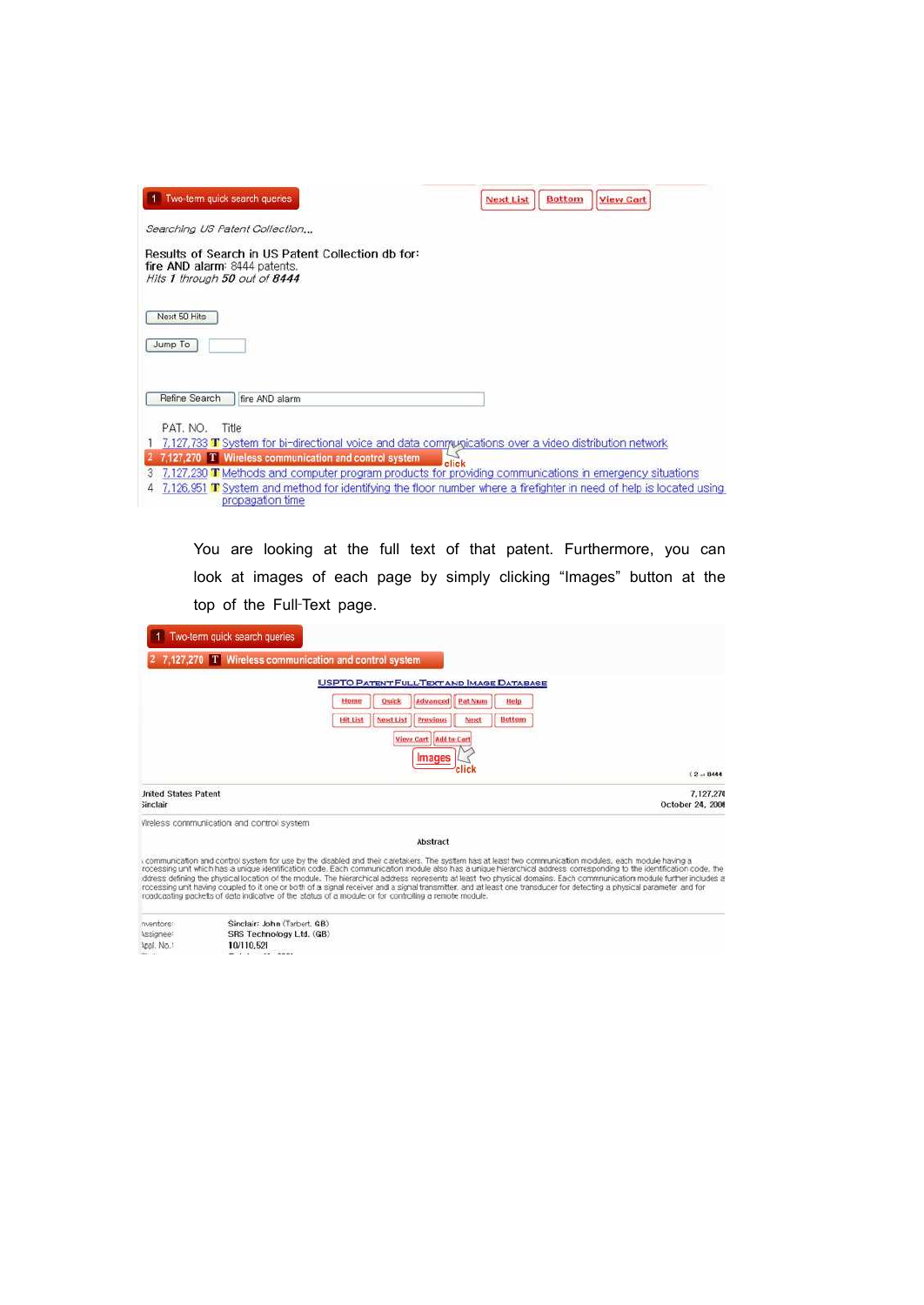|                               | Publication Number: 07127270                             | Section: Front Page 1 of 20 pages                                                                                                                                                     |                                                                                                                                            | Help        |  |  |  |  |
|-------------------------------|----------------------------------------------------------|---------------------------------------------------------------------------------------------------------------------------------------------------------------------------------------|--------------------------------------------------------------------------------------------------------------------------------------------|-------------|--|--|--|--|
|                               |                                                          | $A = 1000$                                                                                                                                                                            | 冒り<br><b>U</b>                                                                                                                             | AlternaTIFF |  |  |  |  |
| $\triangle$ Full Text<br>Help | US007127270B2                                            |                                                                                                                                                                                       |                                                                                                                                            |             |  |  |  |  |
| Go to Page:                   | <b>CONDUCTED United States Patent</b><br><b>Sinclair</b> | (10) Patent No.:                                                                                                                                                                      | US 7,127,270 B2<br>(45) Date of Patent:<br>Oct. 24, 2006                                                                                   |             |  |  |  |  |
| Go                            | (54) WIRELESS COMMUNICATION AND<br><b>CONTROL SYSTEM</b> | (56)                                                                                                                                                                                  | References Cited<br>U.S. PATENT DOCUMENTS                                                                                                  |             |  |  |  |  |
|                               | Investor: John Sinclair, Tarbert (GB)<br>(75)            | 4.418,333 A *                                                                                                                                                                         | 11/1981 Schwarzbiech et al. . 340/310.01<br>340/310.06<br>4,703,306 A * 10/1987 Barnit                                                     |             |  |  |  |  |
|                               | Assignee: SRS Technology Ltd. (GB)<br>(73)               | 4.143,617 A                                                                                                                                                                           | 8,885,766 A * 12-1989 Yamska et al. __ 379/102419<br>10/1994 Werner<br>315/201                                                             |             |  |  |  |  |
| Sections:                     | (*) Notice:                                              | Subject to say disclaimer, the term of this<br>1.519.878 A<br>6.021.324 A *<br>patent is extended or adjusted under 35<br>* A BLK220A<br>U.S.C. 154(b) by 528 days.<br>6,349,351 1917 | 5/1996 Defin, Jr.<br>315,900<br>2/2000 Since at al.<br>155/403<br>4/2000. Harris et al.<br>$-455.08$<br>2/2002. Shimira et al.<br>$-71638$ |             |  |  |  |  |
| <b>•</b> Front Page           | (21) Appl. No.:<br>10/110.521                            |                                                                                                                                                                                       | 6.678.004 B1* 1/2004 Ndulthous et al.  348.552                                                                                             |             |  |  |  |  |
| <b>•</b> Drawings             | PCT Filed:<br>(22)                                       | Oct. 11, 2001                                                                                                                                                                         | FOREIGN PATENT DOCUMENTS                                                                                                                   |             |  |  |  |  |
| <b>Specifications</b>         | PCT No.<br>(86)                                          | m<br>PCT/GB06/63891<br>EP.                                                                                                                                                            | 0626635<br>11/1994<br>12:1996<br>074K105                                                                                                   |             |  |  |  |  |
| <b>Claims</b>                 | 8 371 (c)(1).<br>(2), (4) Date:                          | WO-<br>Aug. 12, 2002<br>* cited by examiner                                                                                                                                           | WILL SHIRLIGHT<br>31/1986                                                                                                                  |             |  |  |  |  |
|                               | (87) PCT Pub. No.: WO01/27893                            |                                                                                                                                                                                       | Primary Examiner-Marcons Milord                                                                                                            |             |  |  |  |  |
|                               | PCT Pub. Date: Apr. 19, 2001                             |                                                                                                                                                                                       | (74) Attorney, Agent, or Firm-Gifford, Krass, Grob,<br>Sprinkle, Anderson & Citkowski, P.C.                                                |             |  |  |  |  |
|                               | (65)<br>US 2003/0073461 AT                               | <b>Prior Publication Data</b><br>(57)<br>Apr. 17, 2003                                                                                                                                | <b>ABSTRACT</b>                                                                                                                            |             |  |  |  |  |
|                               | cus                                                      | <b>Earylon Annibution Princity Data</b>                                                                                                                                               | A communication and control system for use by the disabled                                                                                 |             |  |  |  |  |

# Learn more: Full-page image

If you have a properly installed G4TIFF image viewer or plug-in, this will bring up the full-page image of the first page of the patent along with navigation buttons for retrieving the other pages of the document.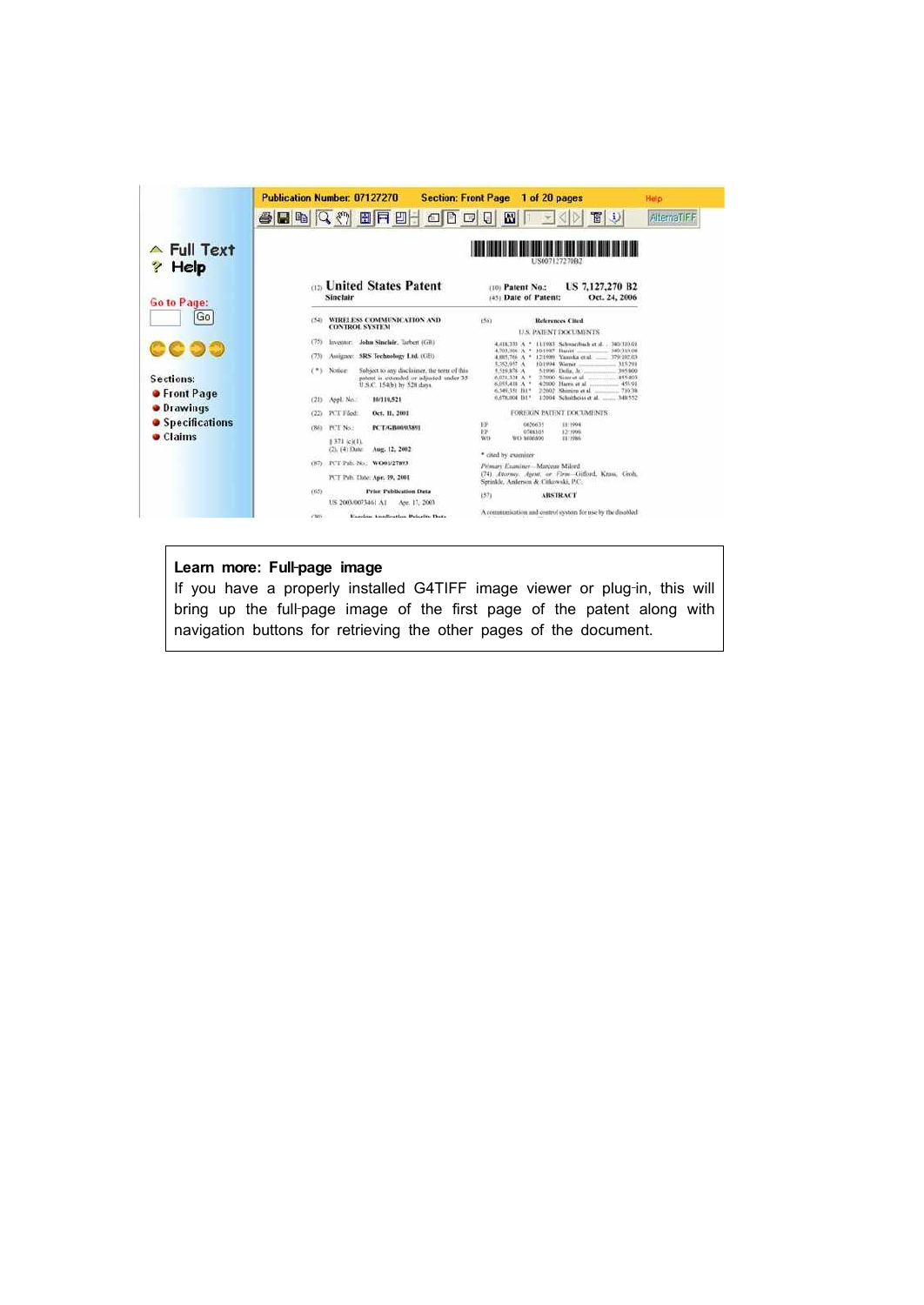b. Field Searching in Quick Search Page

You can search individual fields within patents by choosing one of a list of all indexed fields from the FIELD drop-down menu.

| 2 Using field                                                                                |                   |                                                                                                                                                                                                                                                                                                                                                                                                                                                                                     | Data current through October 24, 2006.                                                               |
|----------------------------------------------------------------------------------------------|-------------------|-------------------------------------------------------------------------------------------------------------------------------------------------------------------------------------------------------------------------------------------------------------------------------------------------------------------------------------------------------------------------------------------------------------------------------------------------------------------------------------|------------------------------------------------------------------------------------------------------|
| Query [Help]                                                                                 |                   |                                                                                                                                                                                                                                                                                                                                                                                                                                                                                     |                                                                                                      |
| Term 1:                                                                                      | in Field 1:       | All Fields                                                                                                                                                                                                                                                                                                                                                                                                                                                                          |                                                                                                      |
|                                                                                              | AND               | Abstract<br>Issue Date                                                                                                                                                                                                                                                                                                                                                                                                                                                              |                                                                                                      |
| Term 2:                                                                                      | in Field 2:       | Patent Number<br>Application Date                                                                                                                                                                                                                                                                                                                                                                                                                                                   |                                                                                                      |
| Select years [Help]<br>1976 to present [full-text]<br>When searching for specific numbers in | Patents from 1790 | Application Serial Number<br>Application Type<br>Assignee Name<br>Assignee City<br><i><b>Assignee State</b></i><br>Assignee Country<br>International Classification<br>Current US Classification<br>Primary Examiner<br>Assistant Examiner<br>Inventor Name<br><b>Inventor City</b><br><b>Inventor State</b><br><b>Inventor Country</b><br>Government Interest<br>Attorney or Agent<br>PCT Information<br>Foreign Priority<br>Reissue Data<br>Related US App. Data<br>Referenced By | teset<br>le only by Issue Date, Patent Number, and Cu<br>the mumbers must be seven characters in let |

For example, you want to look for something patented by an inventor named 'Lee' and something to do with 'Surfing'. Enter 'Lee' in the 'Term 1' box, and select 'Inventor Name' from the

'Field 1' menu. Then, type 'Surfing' in the 'Term 2' box and select 'All Fields' from the 'Field 2' menu.

Select 'AND' from the 'Operator' menu, and hit the 'Search' button.

| 2 Using field                  | <b>USPTO PATENT FULL-TEXT AND IMAGE DATABASE</b><br><b>Pat Num</b><br>Home<br><b>Advanced</b><br>Quick<br>Help |
|--------------------------------|----------------------------------------------------------------------------------------------------------------|
| Query [Help]<br>Term 11<br>Lee | <b>View Cart</b><br>Data current through October 24, 2006.<br>in Field 1:<br><b>Inventor Name</b>              |
|                                | AND                                                                                                            |
| Term 2- Surfing                | in Field 2:<br>All Fields                                                                                      |
| Select years [Help]            |                                                                                                                |

Patents from 1790 through 1975 are searchable only by Issue Date, Patent Number, and Cu.<br>When searching for specific numbers in the Patent Number field, patent numbers must be seven characters in le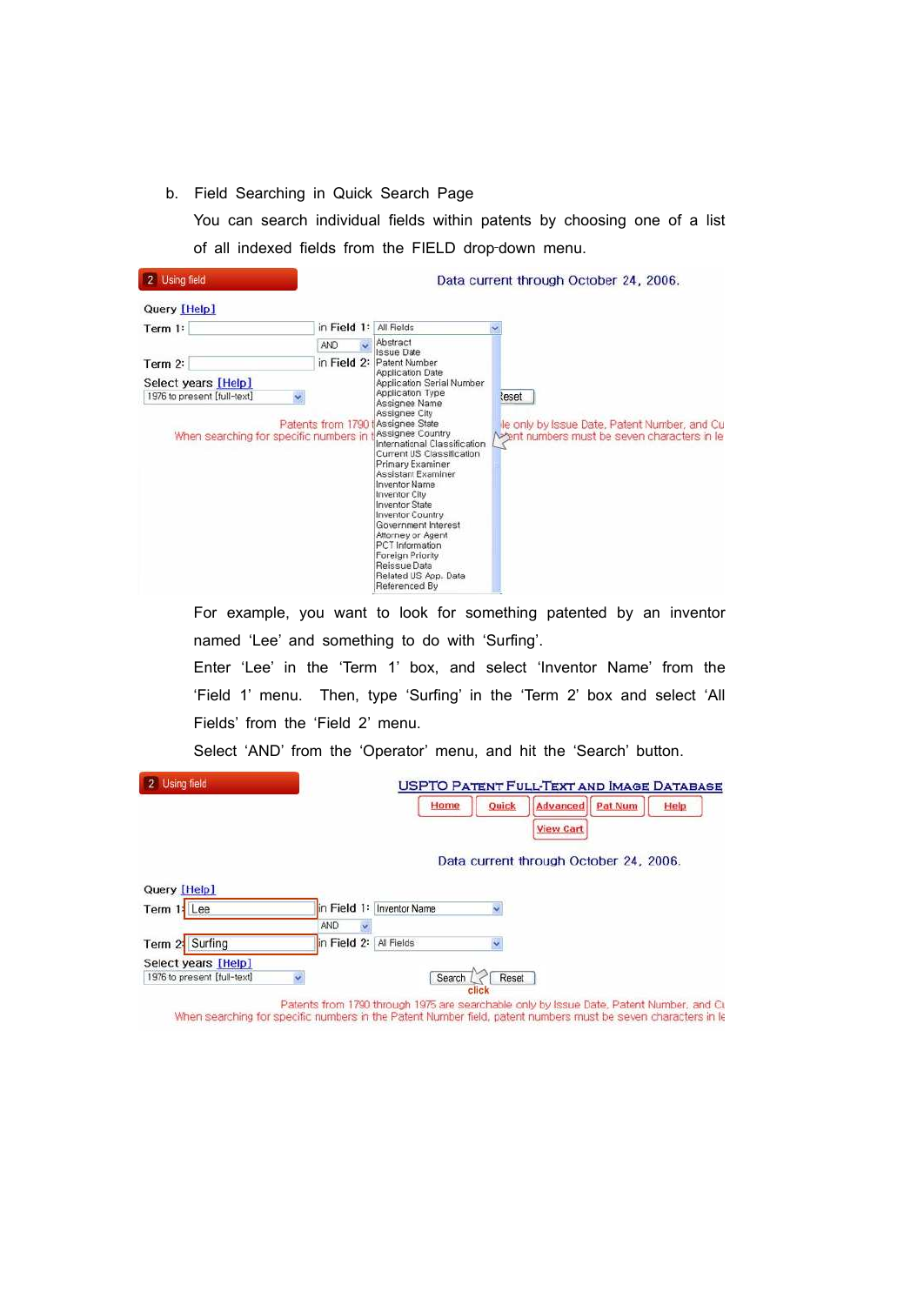| Search results                                                 |                                                                                                                                                       |
|----------------------------------------------------------------|-------------------------------------------------------------------------------------------------------------------------------------------------------|
| Searching US Patent Collection                                 |                                                                                                                                                       |
| IN/Lee AND surfing: 45 patents.<br>Hits 1 through 45 out of 45 | Results of Search in US Patent Collection db for:                                                                                                     |
| Jump To                                                        |                                                                                                                                                       |
| Refine Search                                                  | IN/Lee AND surfing                                                                                                                                    |
| PAT. NO.<br>Title                                              |                                                                                                                                                       |
|                                                                | 7.110.796 T Portable terminal device having a display unit utilizing a holographic screen                                                             |
| 2                                                              | 7,074,169 T System for human physical evaluation and accomplish improved physical performance                                                         |
| 3                                                              | 7,047,548 T Recall of previous program channel                                                                                                        |
| 4                                                              | 7,047,273 T Load balancing in set top cable box environment                                                                                           |
|                                                                | 7,028,096 T Method and apparatus for caching for streaming data                                                                                       |
|                                                                | 7,004,805 T Directable exhaust for water sport tow boat                                                                                               |
|                                                                | 6,947,924 T Group based search engine generating search results ranking based on at least one nomination previously made by member of the use         |
|                                                                | nomination system is independent from visitation system                                                                                               |
| 8 6,939,196 T Omnidirectional toy manipulator                  |                                                                                                                                                       |
|                                                                | 9 6,934,064 T Electronic program guide viewing history generator method and system                                                                    |
|                                                                | 10-6,918,347 T Variable aguatic floating kit for leisure and sports                                                                                   |
|                                                                | 11 6,860,810 T Gaming machines and systems offering simultaneous play of multiple games and methods of gaming                                         |
| 12 6,852,000 T Beach wave playset                              |                                                                                                                                                       |
|                                                                | 13 6.829.308 T Satellite communication system utilizing low density parity check codes                                                                |
|                                                                | 14 6,804,704 T System for collecting and storing email addresses with associated descriptors in a bookmark list in association with network addresses |
|                                                                | documents using a browser program                                                                                                                     |
|                                                                | 15-6,789,120 T Real-time audio/video communication method for use on the internet and device therefor                                                 |
|                                                                | 16 6.754.241 T Computer system for statistical multiplexing of hitstreams                                                                             |
|                                                                | 17.6.745.367. The means can compare program annually in a premier and occurrence appearance in a meaner program                                       |

# c. Date Range Searching

You can specify a range of dates rather than having to specify a certain day or month to narrow your search.

This feature is only available in date fields, such as Issue Date and Application Date.

| 4<br>Using date range                                       | <b>USPTO PATENT FULL-TEXT AND IMAGE DATABASE</b>                                                                                                                                                                                                                                                 |
|-------------------------------------------------------------|--------------------------------------------------------------------------------------------------------------------------------------------------------------------------------------------------------------------------------------------------------------------------------------------------|
|                                                             | <b>Pat Num</b><br>Home<br>Quick<br><b>Advanced</b><br>Help<br><b>View Cart</b>                                                                                                                                                                                                                   |
|                                                             | Data current through October 24, 2006.                                                                                                                                                                                                                                                           |
| Query [Help]                                                |                                                                                                                                                                                                                                                                                                  |
| in Field 1:<br>Term 1:                                      | All Fields                                                                                                                                                                                                                                                                                       |
| AND.                                                        | All Fields<br>Title                                                                                                                                                                                                                                                                              |
| Term 2:<br>Date fields!                                     | <b>Cold 9: Abstract</b><br><b>Issue Date</b>                                                                                                                                                                                                                                                     |
| Select years [Help]                                         | <b>IPatent Number</b>                                                                                                                                                                                                                                                                            |
| 1976 to present [full-text]                                 | Application Date<br>Reset<br>Application Serial Number                                                                                                                                                                                                                                           |
| Patents from 1790<br>When searching for specific numbers in | Application Type<br>Assignee Name<br>le only by Issue Date, Patent Number, and Cu<br>Assignee City<br>atent numbers must be seven characters in let<br>Assignee State<br>Assignee Country<br>International Classification<br>Current US Classification<br>Primary Examiner<br>Assistant Examiner |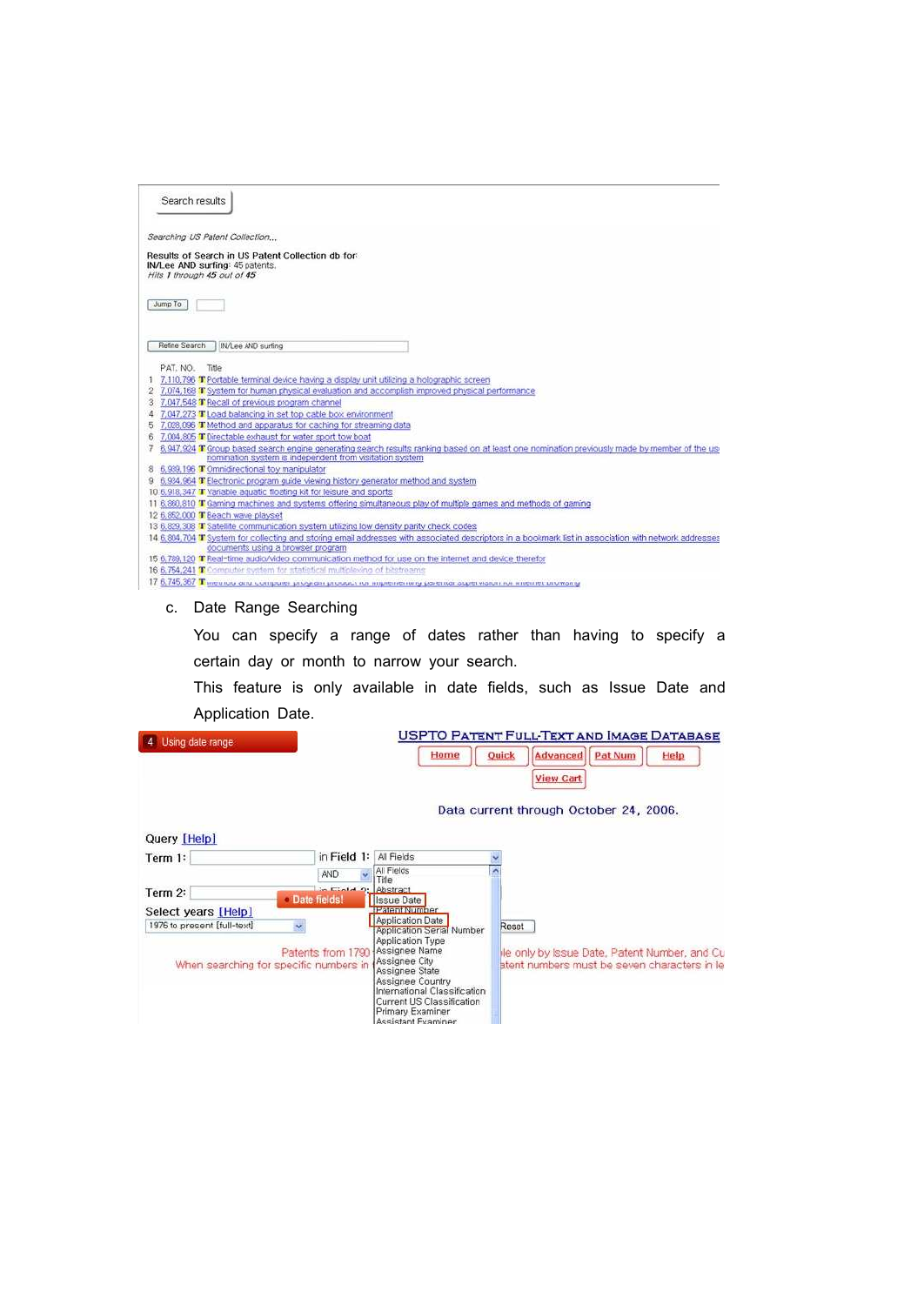For example, if you want to search patents issued any date on or after Nov. 1, 1997 and before or on May 12, 1998, enter "11/1/1997 ‐>5/12/1998" in the 'Term 1' box. And select Issue Date from Field 1 menu. Then hit the Search button.

| Using date range                                                                                                | <b>USPTO PATENT FULL-TEXT AND IMAGE DATABASE</b>                                                                                                                                                         |
|-----------------------------------------------------------------------------------------------------------------|----------------------------------------------------------------------------------------------------------------------------------------------------------------------------------------------------------|
|                                                                                                                 | Home<br><b>Quick</b><br>Advanced<br><b>Pat Num</b><br>Help                                                                                                                                               |
|                                                                                                                 | <b>View Cart</b>                                                                                                                                                                                         |
|                                                                                                                 |                                                                                                                                                                                                          |
|                                                                                                                 | Data current through October 24, 2006.                                                                                                                                                                   |
|                                                                                                                 |                                                                                                                                                                                                          |
| Query [Help]                                                                                                    |                                                                                                                                                                                                          |
| Term 1: 11/1/1997->5/12/1998 in Field 1: Issue Date                                                             |                                                                                                                                                                                                          |
|                                                                                                                 | AND                                                                                                                                                                                                      |
| Term 2:                                                                                                         | in Field 2: All Fields                                                                                                                                                                                   |
| Select years [Help]                                                                                             |                                                                                                                                                                                                          |
| 1976 to present [full-text]                                                                                     | Search<br>Reset                                                                                                                                                                                          |
|                                                                                                                 |                                                                                                                                                                                                          |
|                                                                                                                 | Patents from 1790 through 1975 are searchable only by Issue Date, Patent Number, and Cu<br>When searching for specific numbers in the Patent Number field, patent numbers must be seven characters in le |
|                                                                                                                 |                                                                                                                                                                                                          |
| Hits 1 through 50 out of 77440<br>Next 50 Hits<br>Jump To                                                       |                                                                                                                                                                                                          |
| Refine Search<br>ISD/11/1/1997~>5/12/1998                                                                       |                                                                                                                                                                                                          |
| PAT. NO. Title                                                                                                  | 1 RE35,795 T Method of making flowable alkaline thiosulfate/alkaline sulfite and the product thereof                                                                                                     |
|                                                                                                                 | 2 RE35.794 T System for reducing delay for execution subsequent to correctly predicted branch instruction using fetch information stored with each block of                                              |
| instructions in cache<br>3 RE35, 793 T Measuring and monitoring system                                          |                                                                                                                                                                                                          |
| 4 RE35,792 T Disk storage drive                                                                                 |                                                                                                                                                                                                          |
| 5 RE35,791 T Printed sheet with integrally formed stamps<br>6 RE35,790 T System for drilling deviated boreholes |                                                                                                                                                                                                          |
| 7 RE35,789 T Food processing machine                                                                            |                                                                                                                                                                                                          |
| 8 RE35,788 T Method of and arrangement for rehabilitating a ballast bed of a track                              |                                                                                                                                                                                                          |
| 9 PP10,400 T Vriesea plant named Apollo<br>10 PP10.399 T Geranium plant named "BFP-1328 Red"                    |                                                                                                                                                                                                          |
| 11 PP10,398 T Geranium plant named 'BFP-484 White'                                                              |                                                                                                                                                                                                          |
| 12 PP10.397 T Geranium piant named on research and samon.                                                       |                                                                                                                                                                                                          |
| 13 PP10,396 T Geranium plant named 'Pink Passion'                                                               |                                                                                                                                                                                                          |
| 14 PP10.395 T Geranium plant named 'Purple Rose'<br>15 PP10.394 T Phalaenopsis orchid plant named `Sylba'       |                                                                                                                                                                                                          |
| 16 PP10,393 T Doritaenopsis orchid plant named `Aposya                                                          |                                                                                                                                                                                                          |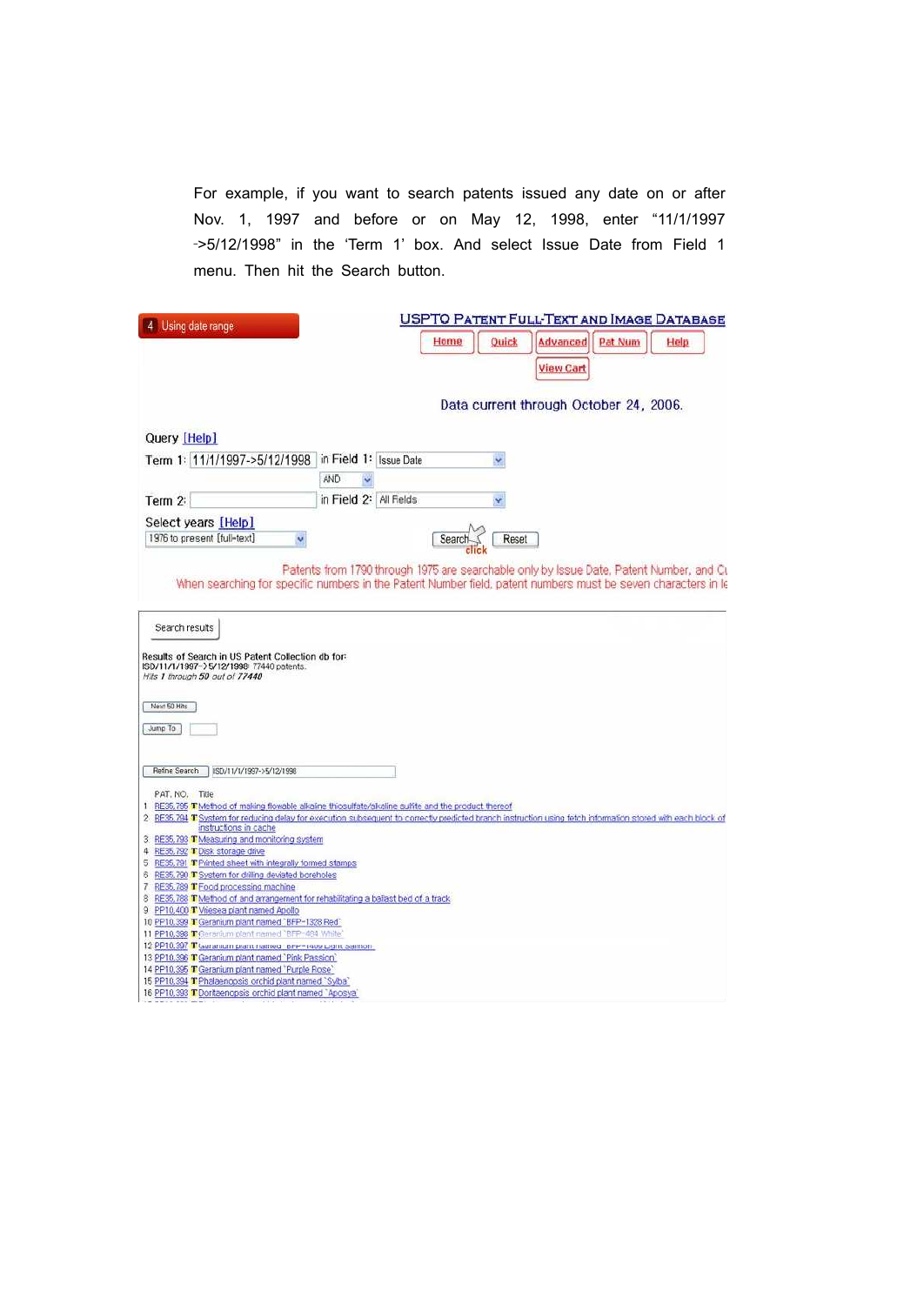d. Phrase Searching in Quick Search Page

A group of words enclosed in quotation marks(" ") can be treated as a single search term, which is called Phrase Searching.

If you were searching for the phrase Vacuum Cleaner than vacuum or cleaner, you would use "Vacuum Cleaner".

| Using phrase                                                                                                                                               |                        |        | <b>USPTO PATENT FULL-TEXT AND IMAGE DATABASE</b> |                  |                |      |  |
|------------------------------------------------------------------------------------------------------------------------------------------------------------|------------------------|--------|--------------------------------------------------|------------------|----------------|------|--|
|                                                                                                                                                            |                        | Home   | Quick                                            | <b>Advanced</b>  | <b>Pat Num</b> | Help |  |
|                                                                                                                                                            |                        |        | Data current through October 24, 2006.           | <b>View Cart</b> |                |      |  |
| Query [Help]                                                                                                                                               |                        |        |                                                  |                  |                |      |  |
| Term 1: "Vacuum Cleaner"                                                                                                                                   | in Field 1: All Fields |        |                                                  |                  |                |      |  |
|                                                                                                                                                            | AND                    |        |                                                  |                  |                |      |  |
| Term 2:                                                                                                                                                    | in Field 2: All Fields |        |                                                  |                  |                |      |  |
|                                                                                                                                                            |                        |        |                                                  |                  |                |      |  |
| Select years [Help]<br>1976 to present [full-text]                                                                                                         |                        | Search | Reset                                            |                  |                |      |  |
|                                                                                                                                                            |                        |        |                                                  |                  |                |      |  |
| When searching for specific numbers in the Patent Number field, patent numbers must be seven characters in le                                              |                        |        |                                                  |                  |                |      |  |
|                                                                                                                                                            |                        |        |                                                  |                  |                |      |  |
| Search results                                                                                                                                             |                        |        |                                                  |                  |                |      |  |
| Searching US Patent Collection<br>Results of Search in US Patent Collection db for:<br>"Vacuum Cleaner": 6164 patents.<br>Hits 1 through 50 out of 6164    |                        |        |                                                  |                  |                |      |  |
| Next 50 Hits<br>Jump To                                                                                                                                    |                        |        |                                                  |                  |                |      |  |
| Refine Search<br>"Vacuum Cleaner"                                                                                                                          |                        |        |                                                  |                  |                |      |  |
|                                                                                                                                                            |                        |        |                                                  |                  |                |      |  |
| PAT. NO. Title                                                                                                                                             |                        |        |                                                  |                  |                |      |  |
| 1 D530,869 T Vacuum cleaner                                                                                                                                |                        |        |                                                  |                  |                |      |  |
| 2 7,127,100 T System and method for analyzing an image<br>3 7,125,842 T Anti-fungal compounds and methods of use                                           |                        |        |                                                  |                  |                |      |  |
| 4 7,124,467 T Edge cleaning system for vacuum cleaner                                                                                                      |                        |        |                                                  |                  |                |      |  |
| 5 D530,473 T Vacuum cleaner handle portion                                                                                                                 |                        |        |                                                  |                  |                |      |  |
| 6 D530,472 TElectric vacuum cleaner                                                                                                                        |                        |        |                                                  |                  |                |      |  |
| 7 D530,470 T Body of electric vacuum cleaner                                                                                                               |                        |        |                                                  |                  |                |      |  |
| 8 D530,469 T Body of electric vacuum cleaner                                                                                                               |                        |        |                                                  |                  |                |      |  |
| 9 D530,467 T Vacuum cleaner                                                                                                                                |                        |        |                                                  |                  |                |      |  |
| 10 D530,466 T Vacuum cleaner                                                                                                                               |                        |        |                                                  |                  |                |      |  |
| 11 D530,464 THandheld vacuum cleaner                                                                                                                       |                        |        |                                                  |                  |                |      |  |
| 12 7,122,089 T Method of making a textile laminate having pile-like surface                                                                                |                        |        |                                                  |                  |                |      |  |
| 13 7,121.024 T Creaser steam iron                                                                                                                          |                        |        |                                                  |                  |                |      |  |
| 14 7,120,965 T Battery-powered vacuum cleaner and method of cooling battery-powered vacuum cleaner<br>15 7,120,964 T Bare floor shifter for vacuum cleaner |                        |        |                                                  |                  |                |      |  |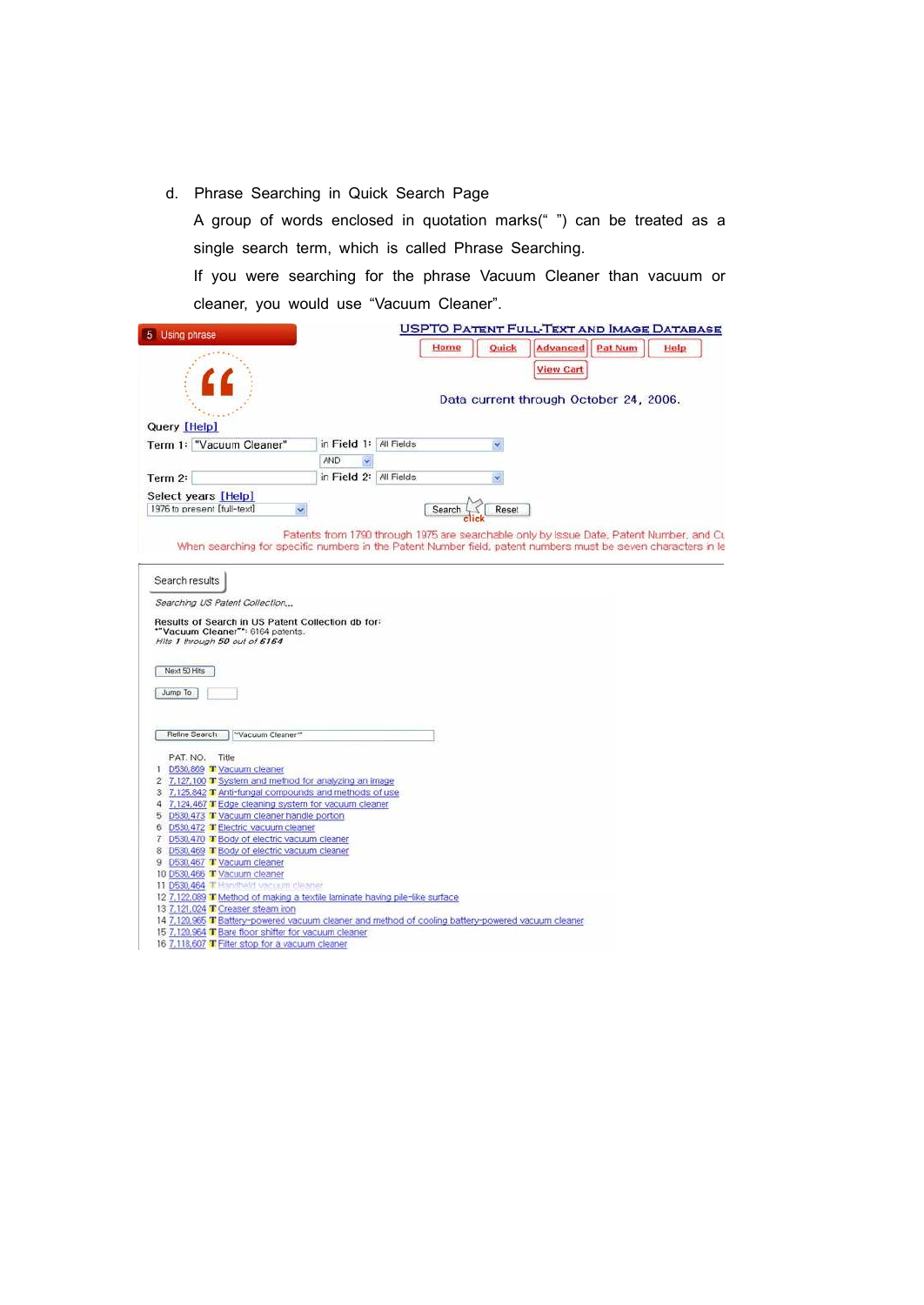e. Right truncation

You can use a wildcard (\$) on the right side of a search term to retrieve words that begin with a certain string. Wildcards are different between the search systems.

If you are searching in a specific field the string must be at least 3 characters in length, and at least 4 characters in length in case of not searching in a specific field. You may want to truncate on a longer string to reduce the number of hits retrieved.

#### **LEARNING POINT 4: Strategic use of patent information**

#### **1. In licensing**

Analyzing patent information will provide the necessary technical and business information regarding the target technology and its value before entering into a licensing negotiation.

#### **(1) 'Licensing in' technology**

While preparing to 'license in' technology, analyzing patent information will be useful in answering the following questions:

- a. Is the technology in question in the public domain in the target market due to its non-protection, expiration, non-payment of maintenance fees or invalidation of the patent in a court proceeding?
- b. Is there a possibility of being sued for infringement?
- c. Is there technology overvalued or undervalued when compared with other related or alternate technologies?

# **(2) 'Licensing out' technology**

While preparing to 'license out' technology, patent information could clarify: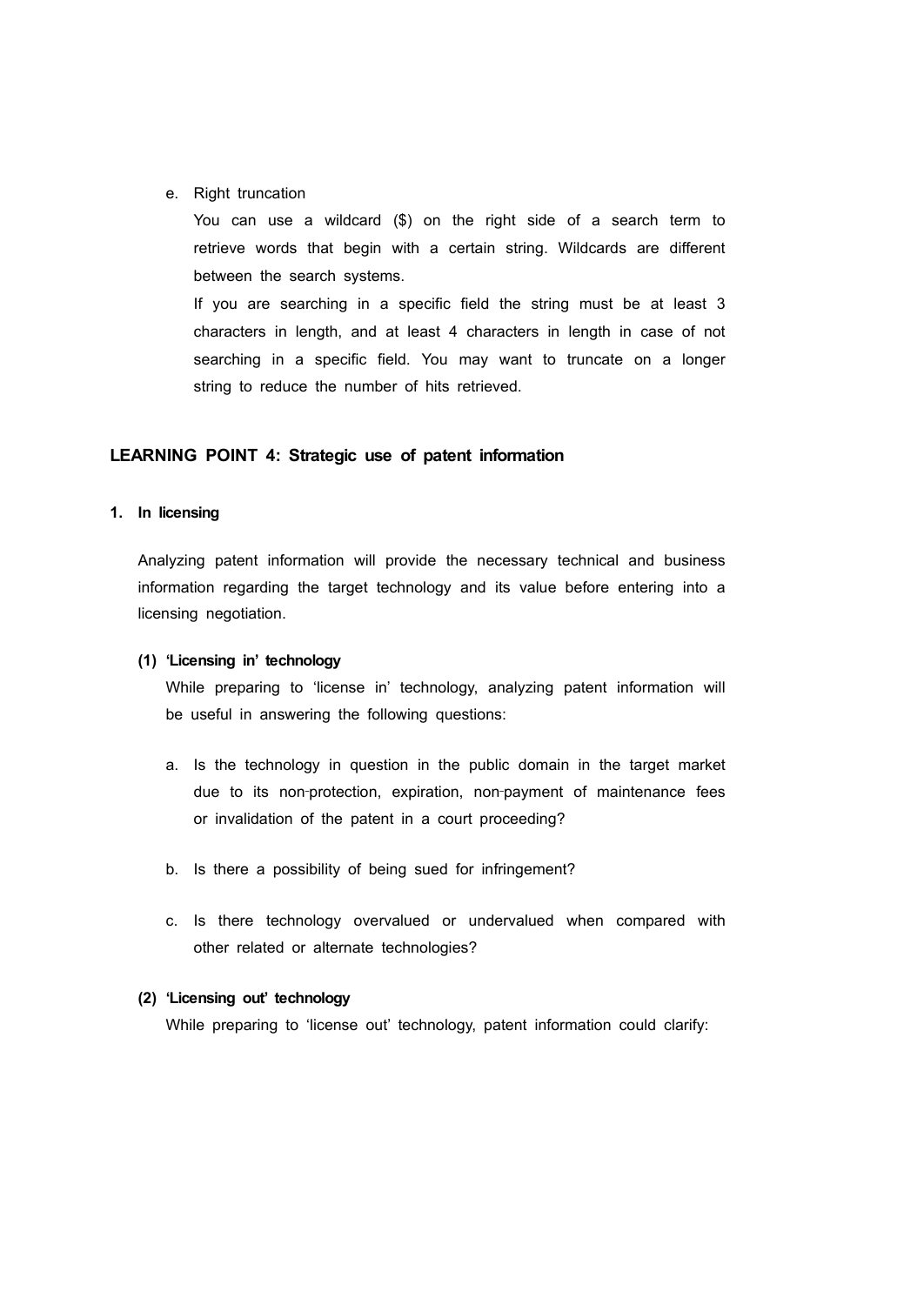- a. Who could be prospective licensees in the marketplace?
- b. How valuable is the technology?
- c. Is it a core technology in your business, which if licensed out might become an obstacle to continue to practice this technology?

### **(3) 'Cross**‐**licensing'**

While preparing to 'cross-license', patent analysis:

- a. Plays a role in comparing the patent portfolios of the two companies and in identifying key patents, so that it can help to decide who should pay whom and how much.
- b. Gives a picture of the life cycle of the target technology and key technologies, in the field, which will help in the decision making process.



#### **2. In Mergers & Acquisitions**

If a company wishes to acquire a specific technology along with other complimentary assets and has no idea where to obtain it, then it first needs to identify all the companies with relevant patents and related assets.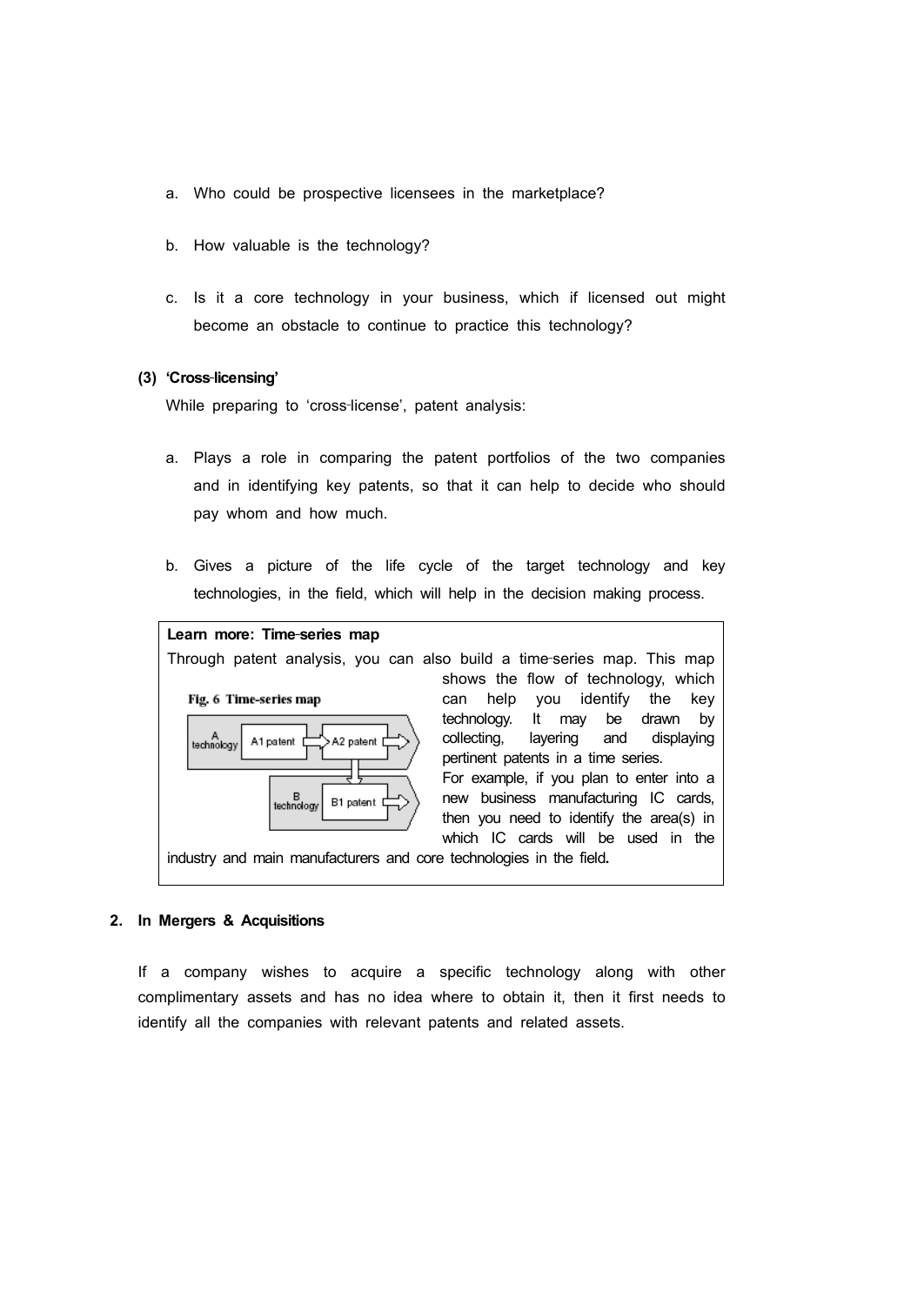A patent search help to identify all of the patents related to the area of interest. Once one or more potential target technologies/companies are identified, then the company can undertake additional patent analysis to narrow down its choices to decide which of the companies is the best merger or acquisition target.

Once a company identifies a target company, patent analysis can also address additional issues such as:

- (1) Is the target's technology as good as it is claimed to be?
- (2) Is the company priced fairly?
- (3) Who are the key inventors and will they stay with the merged or acquired company?

#### **Learn more: A real life example**

As part of a broad strategic plan to fill gaps in a company's technology base, a large high-tech company acquired a small specialty business. Soon after completing the acquisition, the acquiring company discovered that R&D capabilities of the acquired company were quite limited, and certainly not consistent with the perception that it had strong technological capabilities. Its technological capability was dependent on one key researcher who was not to come along as a part of the deal. He was transferred to the parent company before the sale was completed. If patent analysis had been done before proceeding with the acquisition, the company would have been able to identify the key researcher and take timely appropriate measures to retain him.

#### **3. In Research & Development**

In order to enter into a new business or to develop a new product, a company should be able to size up the relevant technology field and accurately forecast the market needs.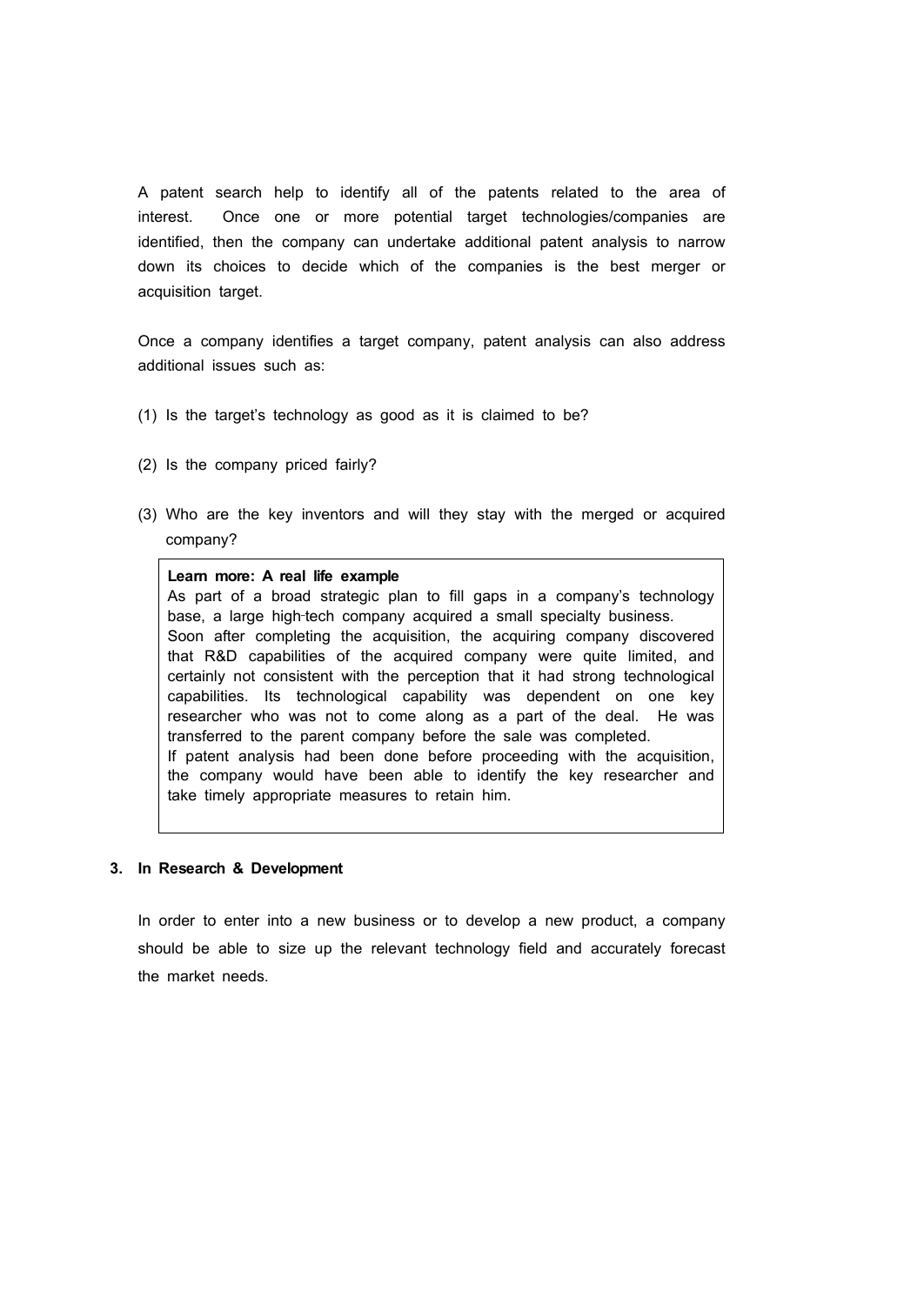Patent analysis makes it possible to find out the flow of technology from elementary technologies along with the expansion of those technologies, the trend of technological change, the life cycle of a technology (whether in the growth, development, maturity or decline phase), problems and solutions in the development of a particular technology, competitors' technologies and solutions to cope with possible problems.

Knowing the life cycle of a technology makes it possible to judge the timing of development policy and focus on certain development themes. It can also prevent an infringement from occurring, which would save a huge amount in litigation expenses and compensation for damages.

#### **4. In Human Resource Management**

It has been repeatedly shown that a small number of highly prolific inventors drive technological development and a much larger number of researchers produce only one or two patents in any laboratory or company.

Patent analysis, such as a co-inventor brain map, can show the key inventors who are vitally important for the future of the company.

Such brain maps can identify not only star inventors within a company, but also key inventors in other companies, which is a useful analysis for headhunting and in developing an effective M&A strategy.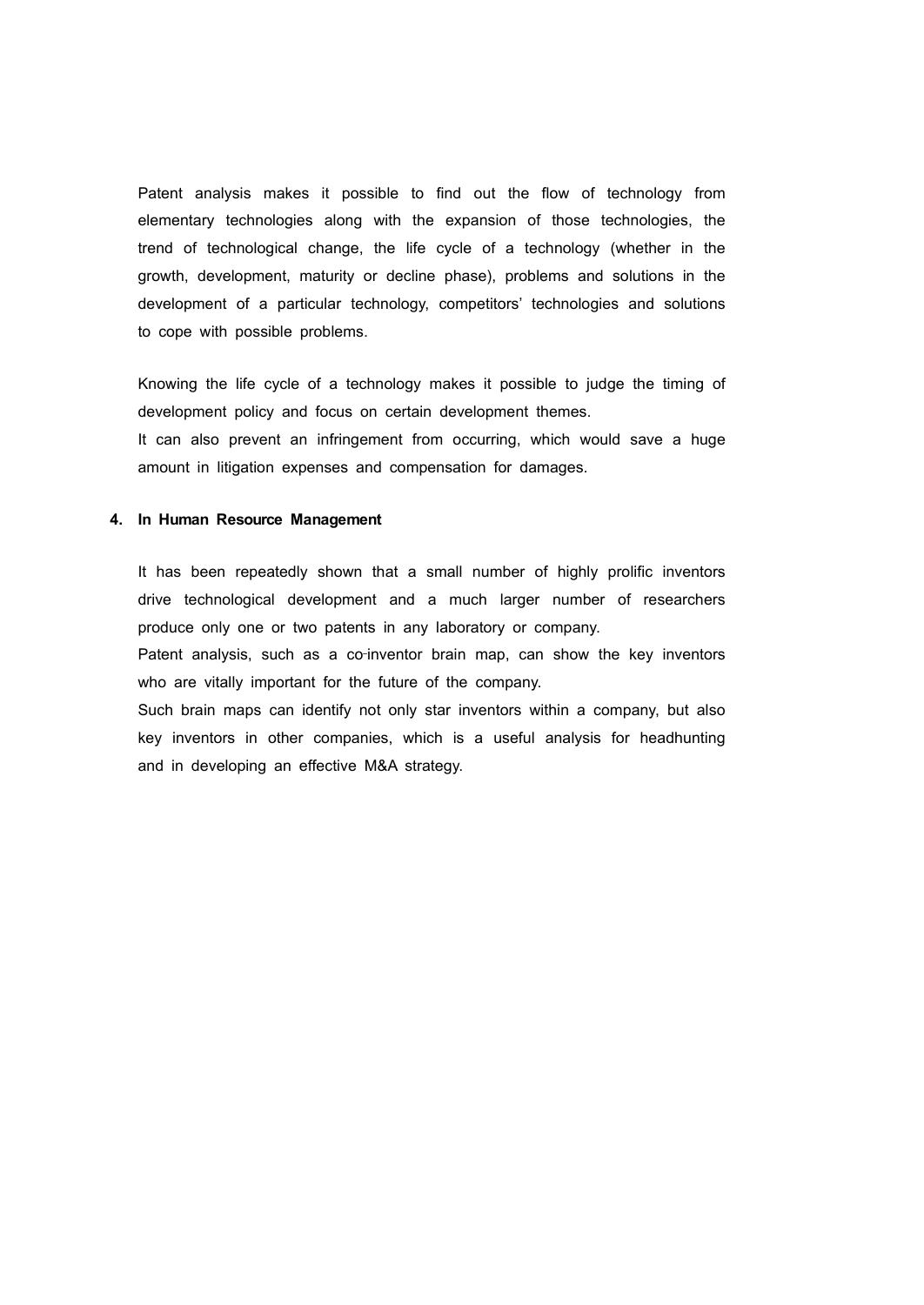# **QUIZ**

#### **Q1. Identify the incorrect statement:**

- 1) Patent information includes not only bibliographic data but technical and legal data extracted from patent documents.
- 2) Patent documents include not only the content of published patent documents but also bibliographic and other information concerning patents for inventions, inventors' certificates, utility certificates and utility models.
- 3) Patent documents published worldwide are classified by national classification systems according to the requirement of examiners and searchers concerned.
- 4) Patent family means patent documents published in different countries but relating to the same invention.

# Answer : 3)

Most patent offices use the International Patent Classification (IPC) for search and easy retrieval of relevant patent documents. Some patent offices have their own regional or national classification systems to suit their own particular requirements. However, ever since the Strasbourg Agreement entered into force in 1975, most countries worldwide have adopted the IPC, while some of these countries are continuing to use in parallel their own national/regional classification systems.

#### **Q 2. Identify the incorrect statement:**

- 1) Patent information is generally the most up to date source of technical information available anywhere in the world.
- 2) Ideally, an appropriate patent search should be conducted at each of the key stages of the product development cycle.